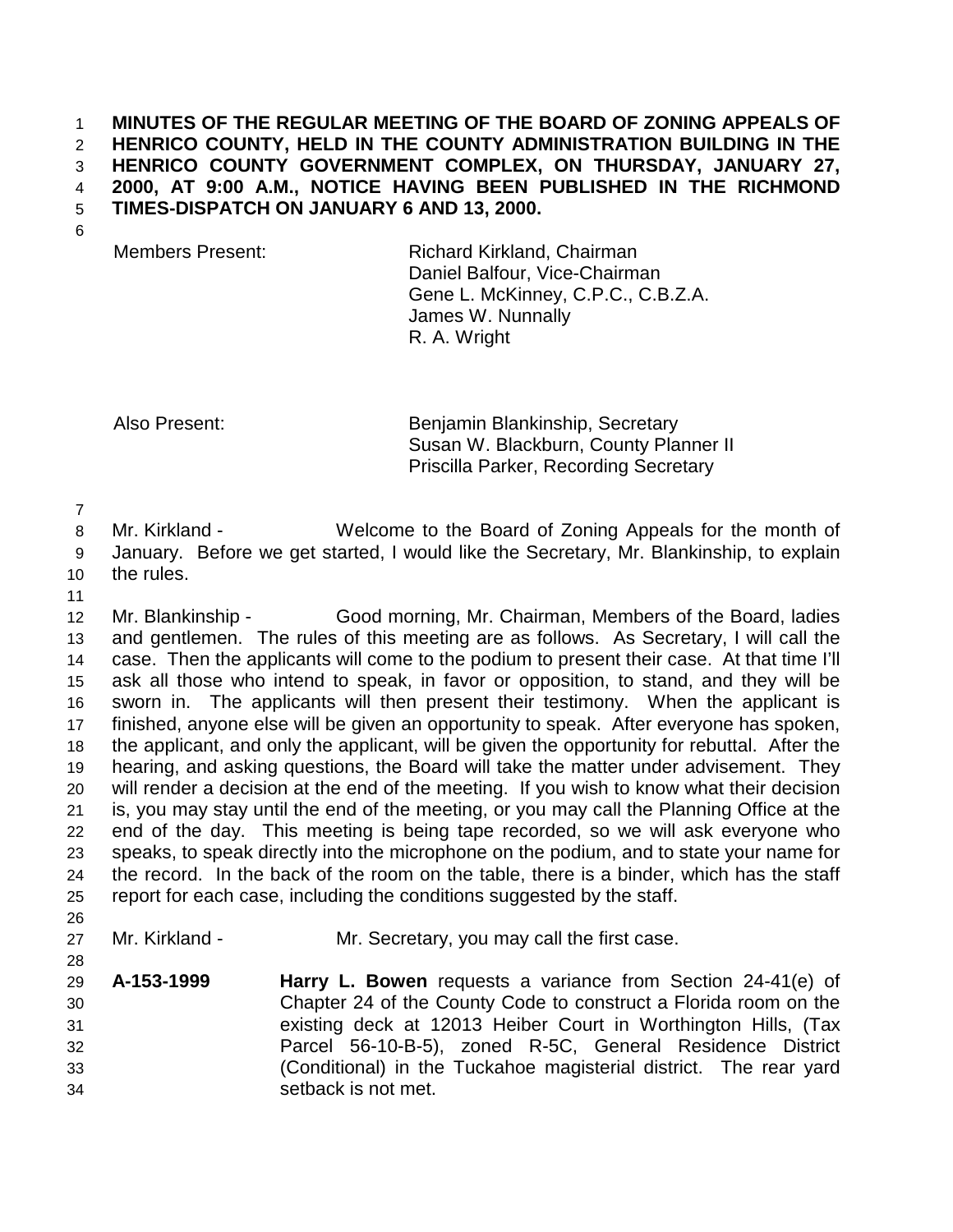35

38

36 Mr. Kirkland - Before we get to this one, Mr. Secretary, do we have any 37 deferrals or withdrawals to consider?

39 Mr. Blankinship - I do not know of any, Mr. Chairman, but we did not receive 40 any receipts for A-10-2000 Shelley L. B. Curry. I don't know whether they brought the 41 receipts with them or are requesting a deferral.

43 Mr. Kirkland - We'll pass this one by and get back to it shortly. All right, 44 new cases. Number 1.

45

54

58

61

63

65

42

46 **A - 1-2000 Deborah D. Haynie** requests a variance from Section 24-41(e) of 47 Chapter 24 of the County Code to construct an addition over an 48 existing deck at 2220 Rocky Point Parkway (Stony Run) (Tax 49 Parcel 67-5-R-2), zoned RTH, Residential Townhouse District 50 (Tuckahoe). The rear yard setback is not met. The applicant has 25 51 feet rear yard setback where the Code requires 30 feet rear 52 yard setback. The applicant requests a variance of 5 feet rear yard 53 setback.

55 Mr. Kirkland - Anyone wish to speak on A-1-2000? Yes ma'am. Anyone 56 else wish to speak on this case? If you would, ma'am, raise your right hand and be 57 sworn in by the Secretary, please.

59 Mr. Blankinship - Do you swear the testimony you are about to give is the 60 truth, the whole truth, and nothing but the truth, so help you God?

- 62 Mr. Kirkland Would you state your name for the record please.
- 64 Ms. Haynie Deborah Diane Haynie.

66 Mr. Kirkland - Have all your notices been turned in according to the County 67 Code? We have them in the file, just have to enter them in the record. OK, if you 68 would, state your case.

69

70 Ms. Haynie - We just wanted to enclose our deck, and we understand we 71 will probably need to get it approved by Henrico County for the variance. We just would 72 like to have the additional, not really a Florida room, but enclosed, just a little room. My 73 husband's been working out of my home and will make it a small office. And I guess it's 74 not going to be a problem since a woman down the street has done the same thing, but 75 her variance I guess has been, since her office space is longer, there was no variance 76 problem there. So we're just kind of doing exactly what she did down the road, and the 77 townhouse association has approved the plans that we drew up. 78

79 Mr. Kirkland - Any questions by Board members?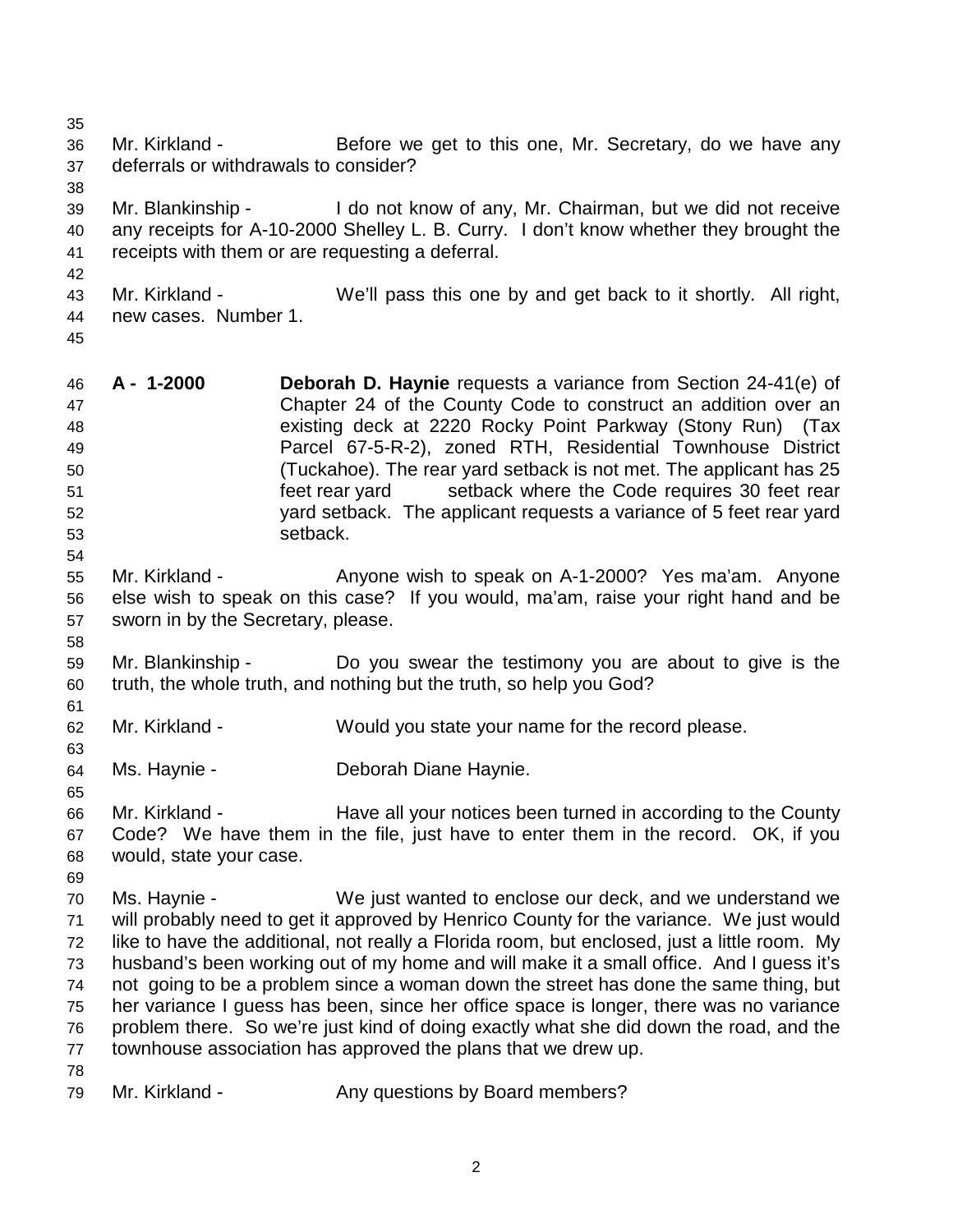| 80         |                                              |                                                                                        |                |
|------------|----------------------------------------------|----------------------------------------------------------------------------------------|----------------|
| 81         | Mr. Wright -                                 | Do you know approximately how far it is to the next nearest                            |                |
| 82         | unit in that block?                          |                                                                                        |                |
| 83         |                                              |                                                                                        |                |
| 84         | Ms. Haynie -                                 | The townhouse on the right next to each other, no I don't                              |                |
| 85<br>86   | know offhand.                                |                                                                                        |                |
| 87         | Mr. Blankinship -                            | Do you know what's across the common area?                                             |                |
| 88         |                                              |                                                                                        |                |
| 89         | Mr. Wright -                                 | What's directly behind you?                                                            |                |
| 90         |                                              |                                                                                        |                |
| 91         | Ms. Haynie -                                 | Woods or common area.                                                                  |                |
| 92         |                                              |                                                                                        |                |
| 93         | Mr. Wright -                                 | It is a common area?                                                                   |                |
| 94         |                                              |                                                                                        |                |
| 95         | Ms. Haynie -                                 | Correct. Right.                                                                        |                |
| 96         | Mr. Wright -                                 | Between your unit and the unit to the rear?                                            |                |
| 97<br>98   |                                              |                                                                                        |                |
| 99         | Ms. Haynie -                                 | There are trees blocking the two units.                                                |                |
| 100        |                                              |                                                                                        |                |
| 101        | Ms. Haynie -                                 | It's not going to extend down any farther, where it will be an                         |                |
| 102        |                                              | eyesore, and I don't think anybody in the neighborhood is opposed to it.               |                |
| 103        |                                              |                                                                                        |                |
| 104        | Mr. Nunnally -                               | Ms. Haynie, you say your husband works out of your home,                               |                |
| 105        | and what type work does he do.               |                                                                                        |                |
| 106        |                                              |                                                                                        |                |
| 107        | Ms. Haynie -                                 | He works with computers.                                                               |                |
| 108<br>109 | Mr. Nunnally -                               | You say computer?                                                                      |                |
| 110        |                                              |                                                                                        |                |
| 111        | Mr. Kirkland-                                | Anyone else wish to speak on this case? If not, ma'am, that                            |                |
| 112        |                                              | concludes your case? You can call the Planning Office this afternoon if you don't want |                |
| 113        | to stay through the whole meeting.           |                                                                                        |                |
| 114        |                                              |                                                                                        |                |
| 115        | Ms. Haynie -                                 | Thank you.                                                                             |                |
| 116        |                                              |                                                                                        |                |
| 117        | Mr. Kirkland -                               | You're welcome. Next case?                                                             |                |
| 118        |                                              |                                                                                        |                |
| 119        | Wright, the Board granted the case A-1-2000. | After an advertised public hearing and on a motion by Mr. Balfour, seconded by Mr.     |                |
| 120<br>121 |                                              |                                                                                        |                |
| 122        | Affirmative:                                 | Balfour, Kirkland, McKinney, Nunnally, Wright                                          | 5              |
| 123        | Negative:                                    |                                                                                        | 0              |
| 124        | Absent:                                      |                                                                                        | $\overline{0}$ |
| 125        |                                              |                                                                                        |                |
|            |                                              |                                                                                        |                |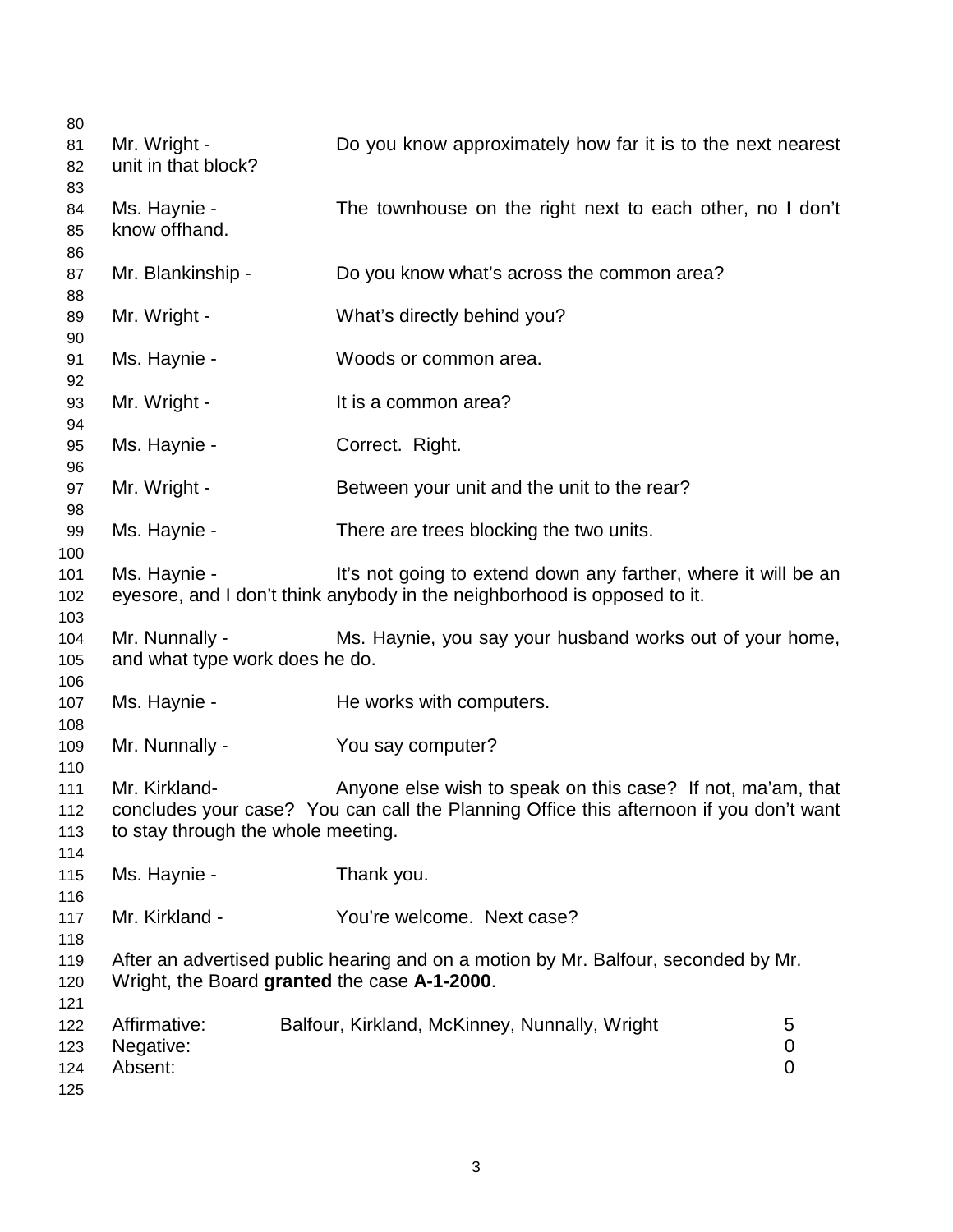126 The Board **granted** this request, as it found from the evidence presented, that 127 authorizing this variance of rear yard setback to construct an addition over an existing 128 deck at 2220 Rocky Point Parkway, subject to the following conditions, will not be of 129 substantial detriment to adjacent property and will not materially impair the purpose of 130 the zoning regulations.

132 1. Only the improvements shown on the plan filed with the application may be 133 constructed pursuant to this approval. Any additional improvements shall comply with 134 the applicable regulations of the County Code.

135

147

152

154

156

159

131

- 136 **A-2-2000 Peter and Cindy English** request a variance from Section 24-94 of 137 Chapter 24 of the County Code to construct a covered front porch 138 at 12820 Pennmardel Lane (Foxhall) (Tax Parcel 45-2-B-144), 139 zoned R-2AC, One-family Residence District (Conditional) (Three 140 Chopt). The front yard setback is not met. The applicant has 42.12 141 feet front yard setback where the Code requires 45 feet front yard 142 setback. The applicant requests a variance of 2.88 feet front yard 143 setback
- 144 145 Mr. Kirkland - Anyone else wish to speak on A-2-2000? If not, would you 146 raise your right hand and be sworn in?
- 148 Mr. Blankinship Do you swear the testimony you are about to give is the 149 truth, the whole truth, and nothing but the truth, so help you God?
- 150 151 Mrs. English - Yes.
- 153 Mr. Kirkland Would you state your name for the record, please.
- 155 Mrs. English Cynthia Ann English.
- 157 Mr. Kirkland Have all your notices been turned in according to the County 158 Code? Okay, thank you ma'am. Okay, state your case.
- 160 Mrs. English We're seeking approval of a covered front porch, primarily 161 for the purpose of when visitors come, that they're not standing out there in the rain 162 getting soaking wet. And secondarily, for esthetic purposes, so that our door will look a 163 little different from the two next door. The two next door have flat fronts, and we thought 164 that adding a covered front porch over the steps would make it appear a little different 165 from the other two. 166
- 167 Mr. Wright Mrs. English, what's located directly across the street from 168 your property? 169 170 Mrs. English - It's a corner house lot and a street, we're kind of, we face a 171 turn in the road.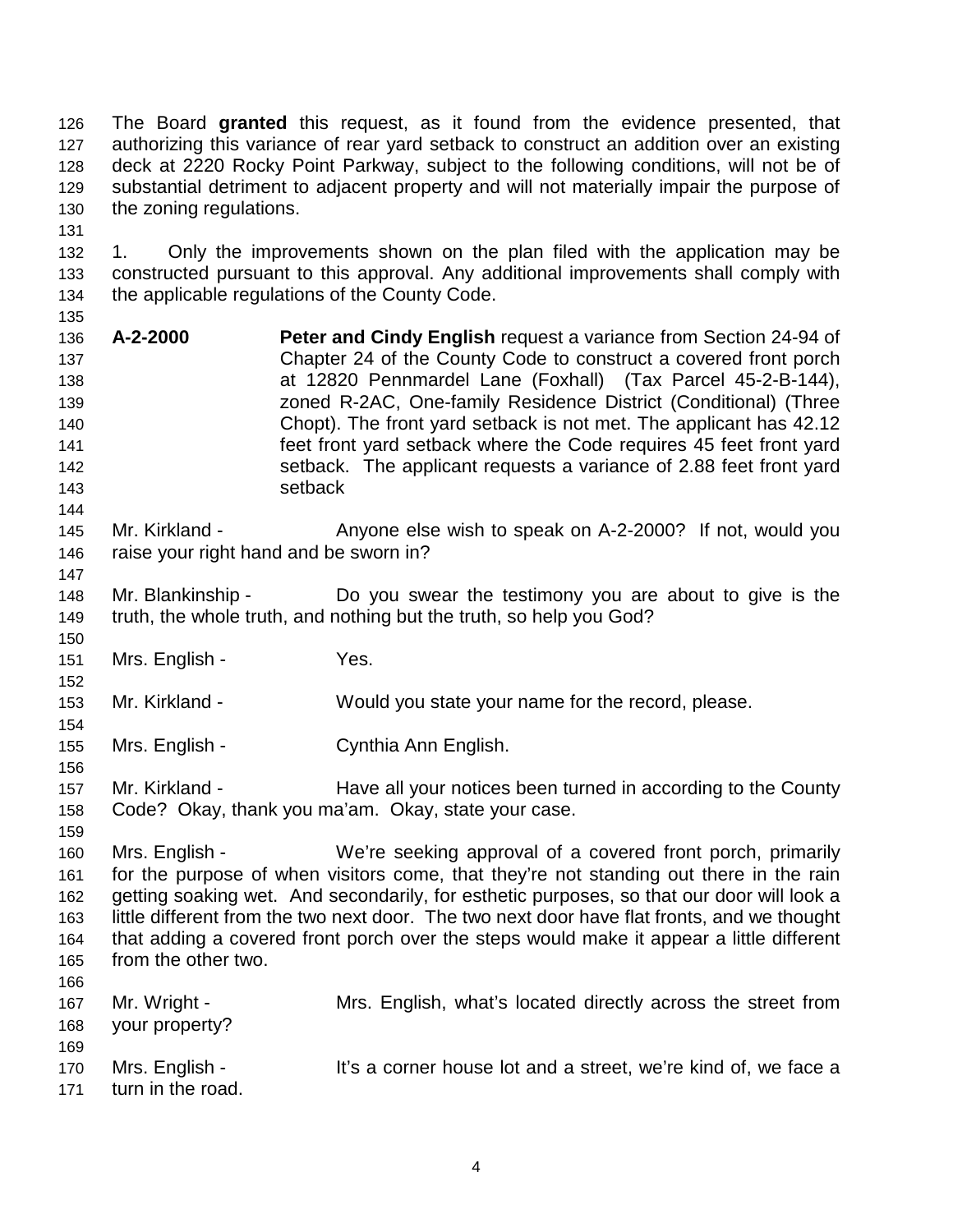| 172 |                                                                              |                                                                                       |             |  |  |  |
|-----|------------------------------------------------------------------------------|---------------------------------------------------------------------------------------|-------------|--|--|--|
| 173 | Mr. Wright -                                                                 | Where does that house face?                                                           |             |  |  |  |
| 174 |                                                                              |                                                                                       |             |  |  |  |
| 175 | Mrs. English -<br>That house faces, their driveway and side face me, so they |                                                                                       |             |  |  |  |
| 176 | don't face me.                                                               |                                                                                       |             |  |  |  |
| 177 |                                                                              |                                                                                       |             |  |  |  |
| 178 | Mr. Wright -                                                                 | So the side of their house would face you, and then they                              |             |  |  |  |
| 179 |                                                                              | would face on College Valley Lane? You face on Pennmardell, is that what it is?       |             |  |  |  |
| 180 |                                                                              |                                                                                       |             |  |  |  |
| 181 | Mr. Kirkland -                                                               | Any other questions?                                                                  |             |  |  |  |
| 182 |                                                                              |                                                                                       |             |  |  |  |
| 183 | Mr. Wright -                                                                 | One other question $-$ do you have any picture or any                                 |             |  |  |  |
| 184 | indication of what this porch would look like?                               |                                                                                       |             |  |  |  |
| 185 |                                                                              |                                                                                       |             |  |  |  |
| 186 | Mrs. English -                                                               | It's consistent with the others in the neighborhood. No we                            |             |  |  |  |
| 187 |                                                                              | don't have a picture. Many houses, they have a standard porch, but I don't, it's not  |             |  |  |  |
| 188 | large; it's just a stoop covering.                                           |                                                                                       |             |  |  |  |
| 189 |                                                                              |                                                                                       |             |  |  |  |
| 190 | Mr. Wright -                                                                 | Yours is 5 by 9, I take it, which is just slightly bigger than the                    |             |  |  |  |
| 191 | ordinance permits.                                                           |                                                                                       |             |  |  |  |
| 192 |                                                                              |                                                                                       |             |  |  |  |
| 193 | Mrs. English -                                                               | Yes, we're over the variance of the lot line slightly.                                |             |  |  |  |
| 194 |                                                                              |                                                                                       |             |  |  |  |
| 195 |                                                                              |                                                                                       |             |  |  |  |
| 196 | Mr. Wright -                                                                 | Is there any reason you couldn't build it to the size that                            |             |  |  |  |
|     |                                                                              |                                                                                       |             |  |  |  |
| 197 | would comply?                                                                |                                                                                       |             |  |  |  |
| 198 |                                                                              |                                                                                       |             |  |  |  |
| 199 | Mrs. English -                                                               | They couldn't push the house back any because it doesn't fit                          |             |  |  |  |
| 200 | on the lot back any.                                                         |                                                                                       |             |  |  |  |
| 201 |                                                                              |                                                                                       |             |  |  |  |
| 202 | Mr. Wright -                                                                 | What is magic about the size, about this being 5 by 9?                                |             |  |  |  |
| 203 |                                                                              |                                                                                       |             |  |  |  |
| 204 | Mrs. English -                                                               | That's the size of the stairs; it just covers the front stairs.                       |             |  |  |  |
| 205 |                                                                              |                                                                                       |             |  |  |  |
| 206 | Mr. Kirkland -                                                               | Any other questions? Anyone else wish to speak on this                                |             |  |  |  |
| 207 |                                                                              | case? If not, that concludes the case. Thank you ma'am.                               |             |  |  |  |
| 208 |                                                                              |                                                                                       |             |  |  |  |
| 209 |                                                                              | After an advertised public hearing and on a motion by Mr. McKinney, seconded by Mr.   |             |  |  |  |
| 210 | Nunnally, the Board granted the case A-2-2000.                               |                                                                                       |             |  |  |  |
| 211 |                                                                              |                                                                                       |             |  |  |  |
| 212 | Affirmative:                                                                 | Balfour, Kirkland, McKinney, Nunnally, Wright                                         | 5           |  |  |  |
| 213 | Negative:                                                                    |                                                                                       | $\mathbf 0$ |  |  |  |
| 214 | Absent:                                                                      |                                                                                       | 0           |  |  |  |
| 215 |                                                                              |                                                                                       |             |  |  |  |
| 216 |                                                                              | The Board granted this request, as it found from the evidence presented, that         |             |  |  |  |
| 217 |                                                                              | authorizing this variance of front yard setback to construct a covered front porch at |             |  |  |  |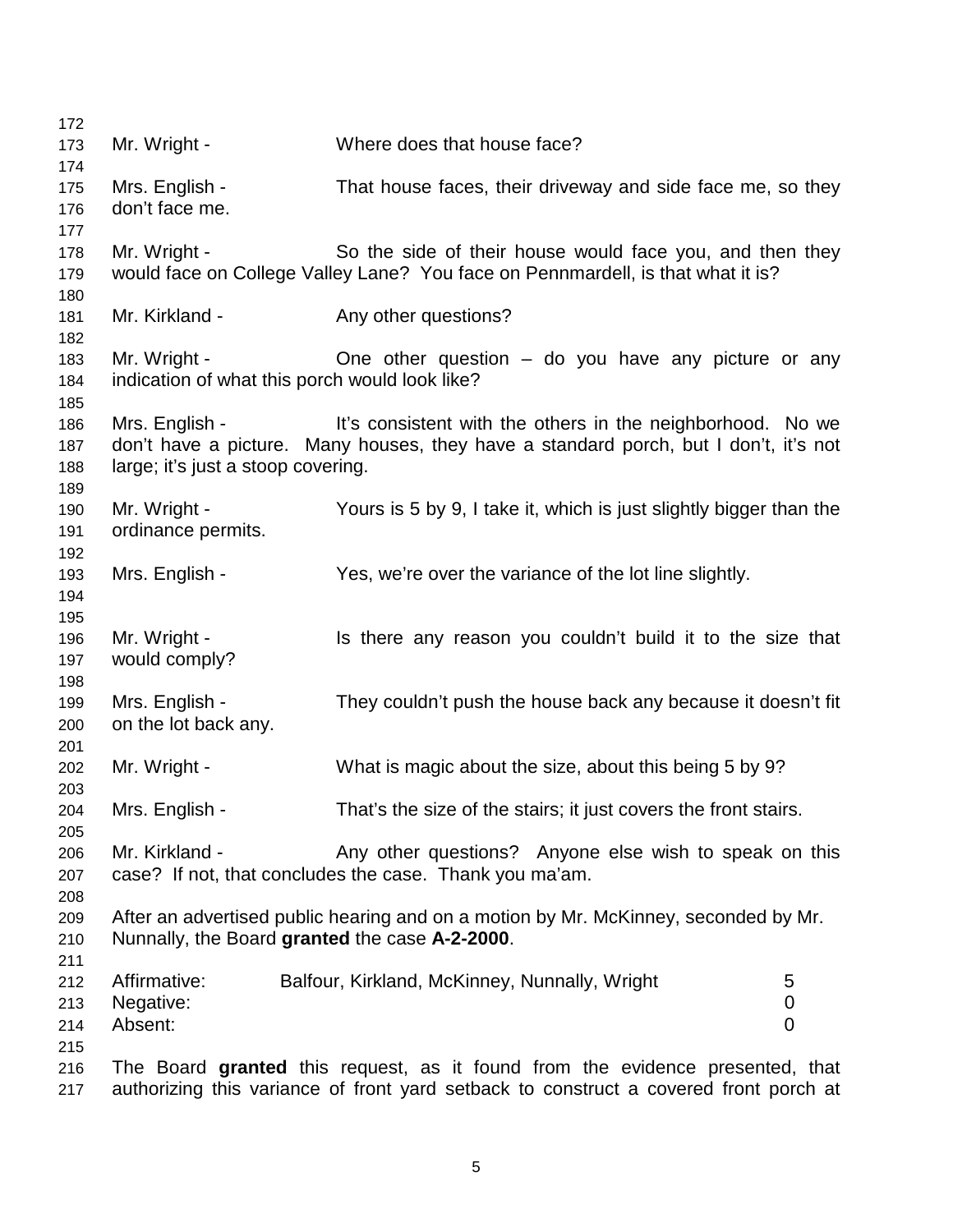218 12820 Pennmardel Lane, subject to the following condition, will not be of substantial 219 detriment to adjacent property and will not materially impair the purpose of the zoning 220 regulations. 221

222 1. Only the improvements shown on the plan filed with the application may be 223 constructed pursuant to this approval. Any additional improvements shall comply with 224 the applicable regulations of the County Code.

- 226 **A-3-2000 Richard F. Carle** requests a variance from Section 24-94 of 227 Chapter 24 of the County Code to construct a canopy over gasoline 228 pump islands at 509 Forest Avenue (Westham) (Tax Parcel 113-9- 229 5-8), zoned B-1, Business District (Tuckahoe). The front yard 230 setback is not met. The applicant has 3 feet front yard setback 231 where the Code requires 25 feet front yard setback. The applicant 232 requests a variance of 22 feet front yard setback.
- 234 Mr. Kirkland Anyone else wish to speak on A-3-2000? If not, sir, raise 235 your right hand and be sworn in.
- 237 Mr. Blankinship Do you swear the testimony you are about to give is the 238 truth, the whole truth, and nothing but the truth, so help you God?
- 240 Mr. Carle I do.
- 242 Mr. Kirkland State your name for the record please.
- 244 Mr. Carle Richard Carle.
- 245 246 Mr. Kirkland - Have all your notices been turned in according to the County 247 Code? 248
- 249 Mr. Carle Yes they have.
- 251 Mr. Kirkland -- Okay, thank you sir.
- 252

250

225

233

236

239

241

243

253 Mr. Carle - My name is Richard Carle. Texaco is requiring me to make 254 changes in order to continue to be able to supply businesses. I have been working for 255 the past six months trying to make these changes. I have the choice between adding 256 the canopy or closing the station. Adding the canopy in this style would blend with the 257 neighborhood. The canopy also functions to make the station more comfortable. If the 258 canopy is not approved, I will have no choice but to change the fascia. I feel the style 259 and size of the canopy will not be too intrusive on the neighborhood. The size of the 260 canopy will be 20 feet by 20 feet. There are no houses along Forest Avenue on either 261 side of the street with access to the street. This is the area enclosed in the circle on the 262 second map. I have been in Henrico County, both as a homeowner and a 263 businessman, for the past 28 years, and been a good neighbor. If you have not seen 264 them, I have pictures of the canopy or what it will look like, but I know mine is much,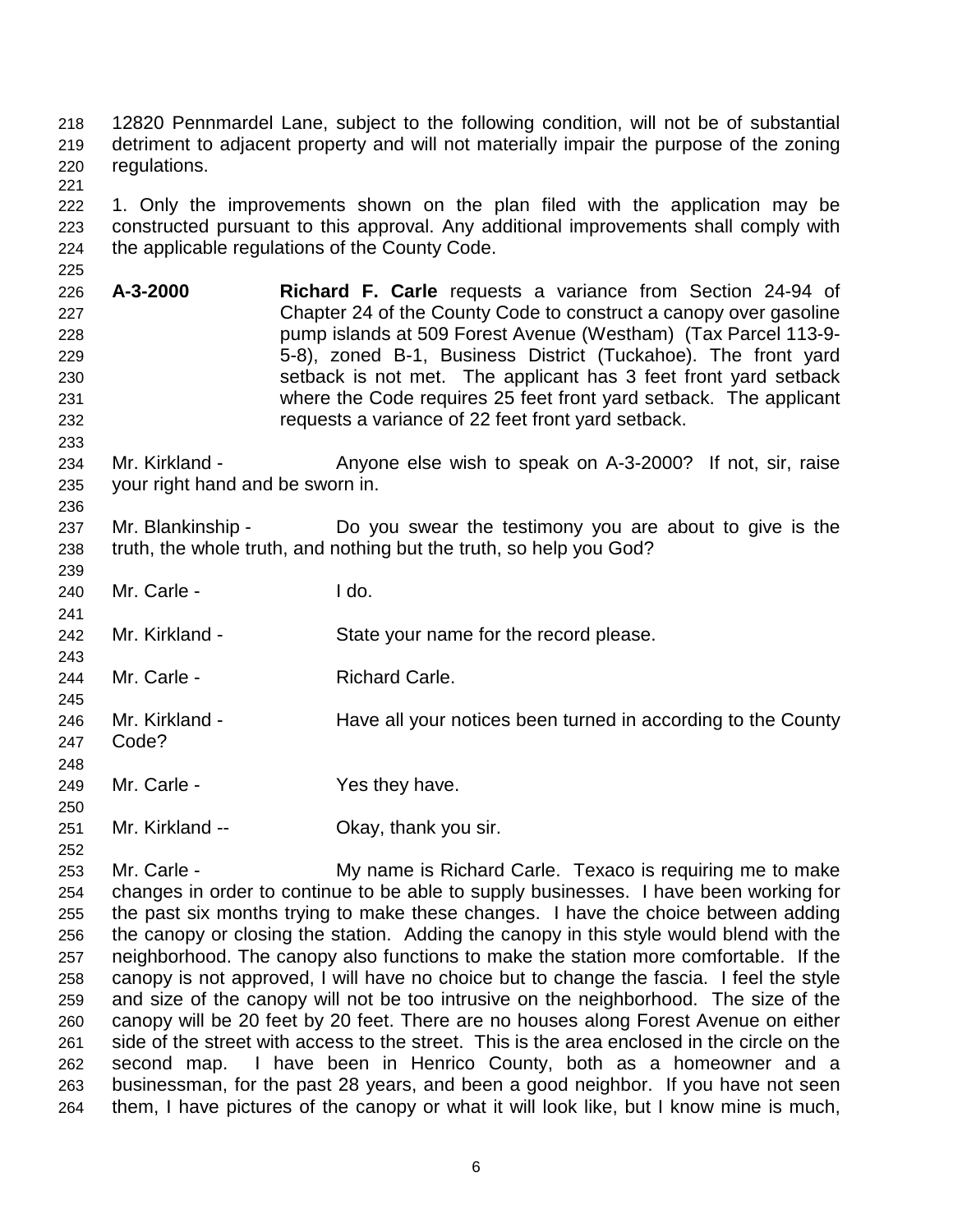265 much smaller. I also have the results of a survey I gave to my customers. Most of them 266 live in the immediate area, and want me to do whatever is necessary to keep a 267 neighborhood service station.

268 269 Mr. McKinney - Mr. Carle, what's your hours of operation? 270 271 Mr. Carle - Seven till six, and we're not open on weekends, or after 6:00 272 pm. 273 274 Mr. McKinney- So this canopy won't have lighting. 275 276 Mr. Carle - It will have lighting, but maybe 2 hours a day might be all. 277 278 Mr. McKinney - Thank you. 279 280 Mr. Wright - Right now you have gasoline pumps sitting where the 281 canopy will be, is that correct? 282 283 Mr. Carle - Yes. 284 285 Mr. Wright - And that's pretty obvious, pretty noticeable from anywhere in 286 the area, would you remove those pumps and put in new pumps? 287 288 Mr. Carle - New pumps, I would have to change the pumps but they will 289 be in the same place as the existing pumps. 290 291 Mr. Wright - Everything else would be the same except you'll have a 292 canopy over top of the pumps? You say you have some pictures of the canopy, that we 293 can take a look at them. 294 295 Mr. Kirkland - If you turn the pictures in, we have to keep them for 30 days, 296 just want you to know that. Would you hand them to the Secretary.—we can put them 297 on the screen if you want him to. 298 299 Mr. Wright - How many pumps do you have? 300 301 Mr. Carle - Two. 302 303 Mr. Wright - So this one has – looks like five, doesn't it? 304 305 Mr. Carle - Well this pump has five stations; I have one island with two 306 pumps on it. 307 308 Mr. McKinney - This one really has ten; they are double pumps. 309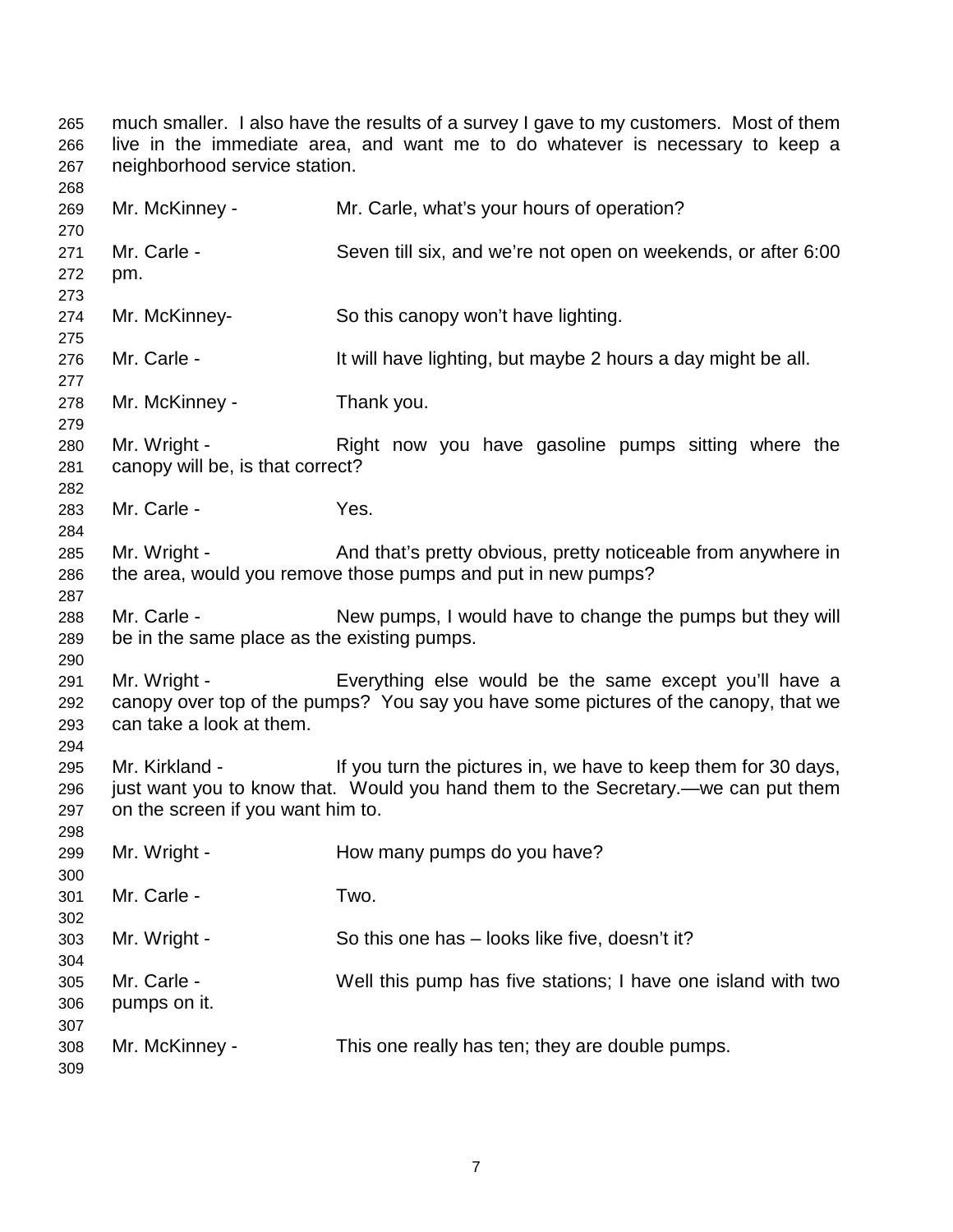310 Mr. Carle - That was taken at Forest Hill and Buford Road; that was the 311 only one I saw that had the picture that I thought would go with the neighborhood. 312 313 Mr. Wright - Do you have the option as to the type of canopy that's 314 constructed? 315 316 Mr. Carle - I have the option; I do not like what all the others look like, 317 the standard black or square-looking sign; I'd like to have something like this that will 318 blend into the neighborhood. 319 320 Mr. Kirkland - All right. Any other questions? Anyone else wish to speak 321 on this case? If not, that concludes the case. Thank you sir. 322 323 After an advertised public hearing and on a motion by Mr. Balfour, seconded by Mr. 324 Wright, the Board **granted** the case **A-3-2000**. 325 326 Affirmative: Balfour, Kirkland, McKinney, Nunnally, Wright 5 327 Negative: 0 328 Absent: 0 329 330 The Board **granted** this request, as it found from the evidence presented, that 331 authorizing this variance of front yard setback to construct a canopy over gasoline pump 332 islands at 509 Forest Avenue, subject to the following conditions, will not be of 333 substantial detriment to adjacent property and will not materially impair the purpose of 334 the zoning regulations. 335 336 1. Only the canopy shown on the plan filed with the application may be constructed 337 pursuant to this approval. Any additional improvements shall comply with the applicable 338 regulations of the County Code. 339 340 Mr. Kirkland - Next case sir. 341 342 **A-4-2000 Jean Barbara Mallory and Gladys Harris Mallory** request a variance 343 from Section 24-9 of Chapter 24 of the County Code to build a single 344 family residence at 2110 Mountain Road (Tax Parcel 42-A-10), zoned 345 A-1, Agricultural District (Fairfield). The public street frontage is not 346 met. The applicant has 25.76 feet public street frontage where the 347 Code requires 50 feet public street frontage. The applicant requests a 348 variance of 24.24 feet public street frontage. 349 350 Mr. Kirkland - Anyone else wish to speak on this case? If you wish, sir, 351 raise your right hand and be sworn in. 352 353 Mr. Blankinship - Do you swear that the testimony you are about to give is the 354 truth, the whole truth, and nothing but the truth, so help you God? 355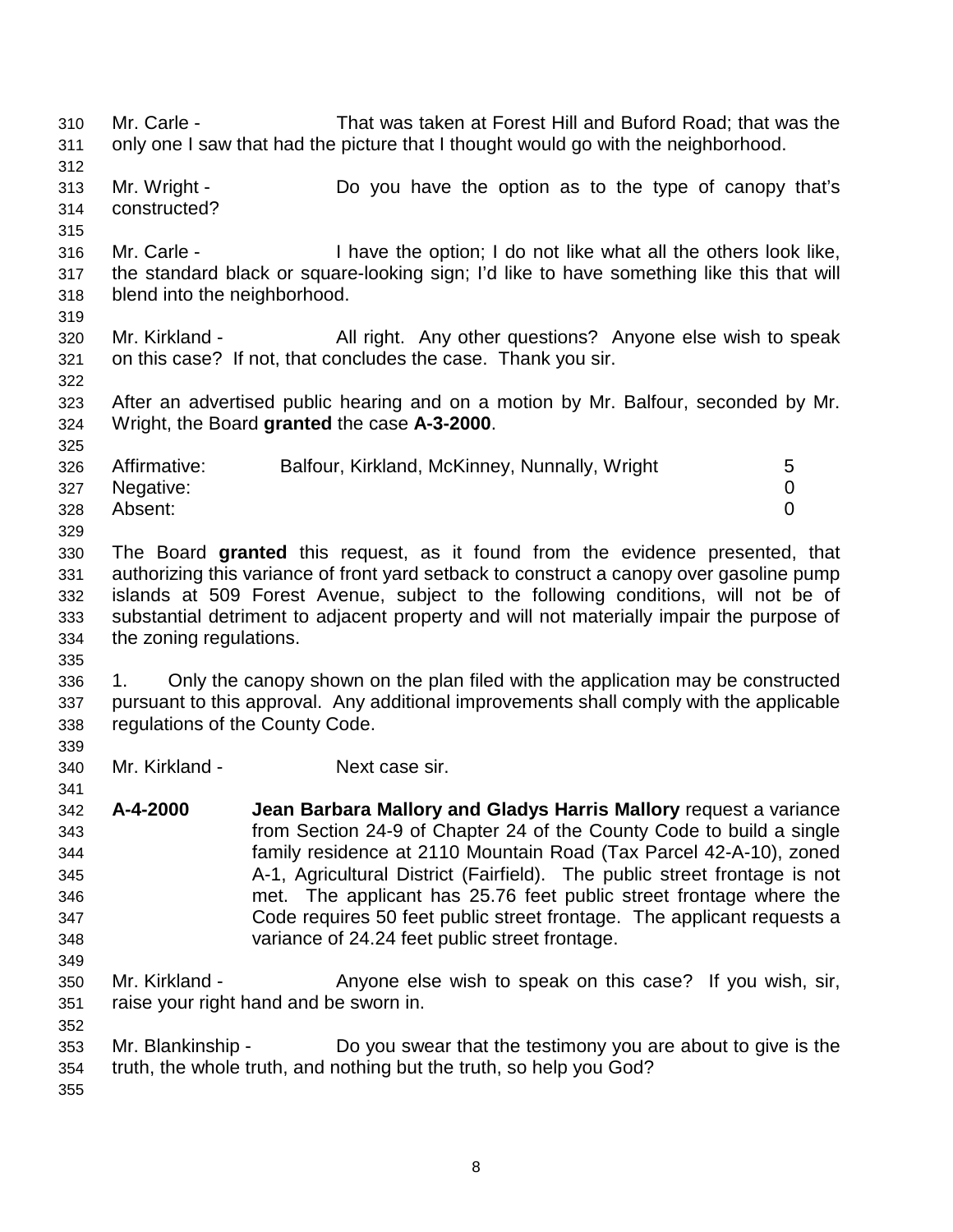356 Mr. Mallory - I do. 357 358 Mr. Kirkland - Please state your name for the record sir. 359 360 Mr. Mallory - Eugene Mallory. 361 362 Mr. Kirkland - Have you turned in all your notices, according to the County 363 Code? 364 365 Mr. Mallory - Yes sir. 366 367 Mr. Kirkland - Thank you sir. Go ahead and state your case. 368 369 Mr. Mallory - We've got about – it's in the family – 5 acres of land, 42-A-370 10, and we do not have enough frontage; in fact we just have about 25.76 frontage, and 371 in reality we need a variance of 24.24 feet of public street frontage. We are requesting 372 that we could get that amount of frontage to put up a dwelling on the five acres 373 374 Mr. Wright - Mr. Mallory, you have enough frontage to get you a driveway 375 in there off of the road, it looks like. 376 377 Mr. Mallory - Oh, he already did. The driveway is existing here. But the 378 fact that the County required a 50 foot frontage so we want to get a variance in order to 379 build. 380 381 Mr. Kirkland - What type of home do you plan to build there? 382 383 Mr. Mallory - It is a single-family. 384 385 Mr., Kirkland - Very much like the one that is already on the property? 386 387 Mr. Mallory - No. That is a two-story dwelling there and that house was 388 built in 1896. 389 390 Mr. Wright - Have you read the conditions that have been proposed for 391 this case if it is approved? 392 393 Mr. Mallory - Yes. 394 395 Mr. Wright - And you are satisfied with those? 396 397 Mr. Mallory - Yes, sir. 398 399 Mr. Wright - OK, thank you. 400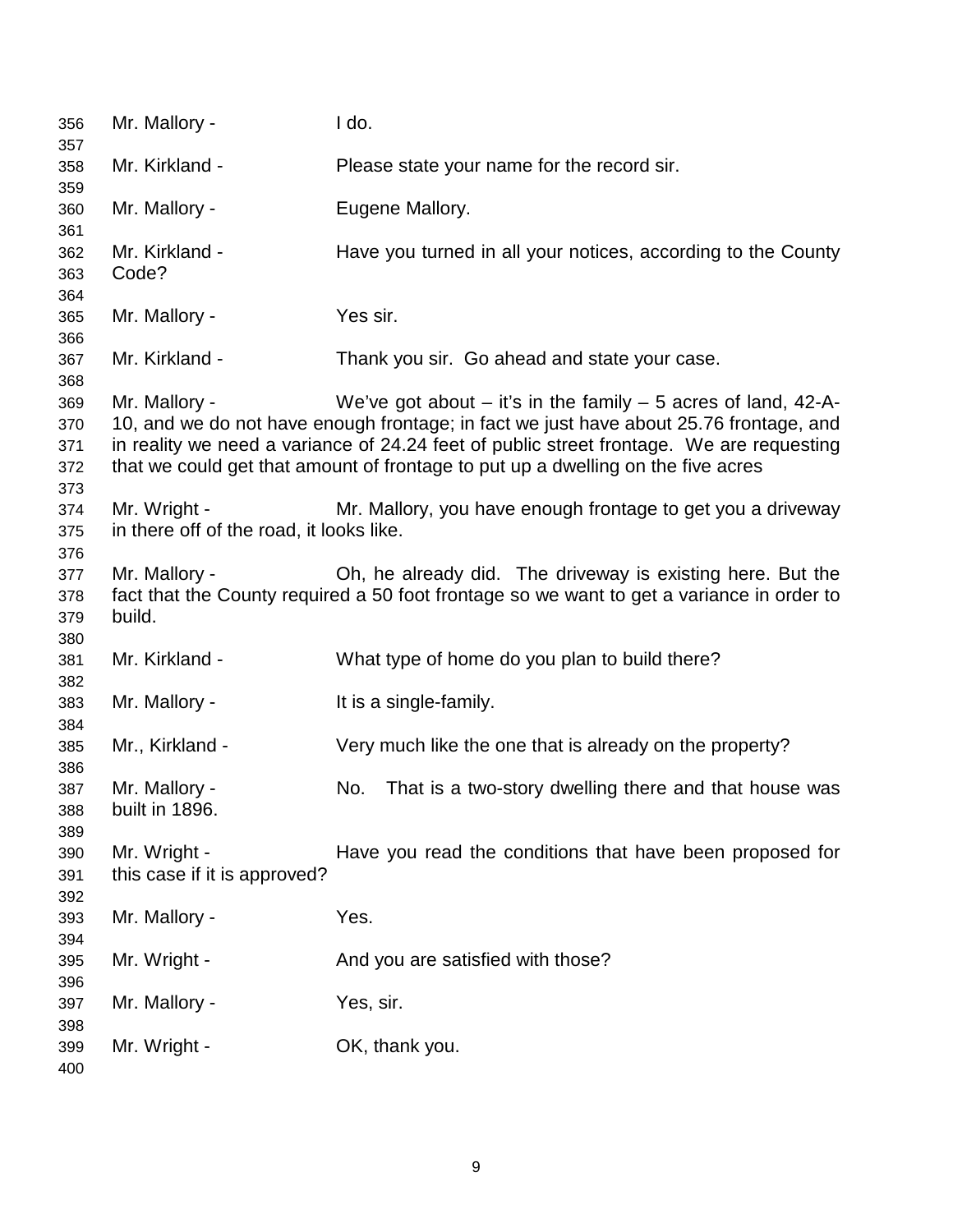401 Mr. Kirkland- Does anyone else wish to speak on the case? Any other 402 Board members have any comments? If not, that concludes the case, sir. Thank you. 403 404 After an advertised public hearing and on a motion by Mr. McKinney, seconded by Mr. 405 Wright, the Board **granted** the case **A-4-2000**. 406 407 Affirmative: Balfour, Kirkland, McKinney, Nunnally, Wright 5 408 Negative: 0 409 Absent: 0 410 411 The Board **granted** this request, as it found from the evidence presented, that 412 authorizing this variance of public street frontage, subject to the following conditions, will 413 not be of substantial detriment to adjacent property and will not materially impair the 414 purpose of the zoning regulations. 415 416 1. This variance only relieves the requirement for public street frontage. Any additional 417 improvements shall comply with the applicable regulations of the County Code. 418 419 2. At the time of building permit application, the applicant shall submit the necessary 420 information to the Department of Public Works to ensure compliance with the 421 requirements of the Chesapeake Bay Preservation Act and the code requirements for 422 water quality standards. 423 424 3. Connections shall be made to public water and sewer.

425

435

| 426 | A-5-2000 | <b>Douglas O. Zeigler requests a variance from Section 24-94 of</b>    |
|-----|----------|------------------------------------------------------------------------|
| 427 |          | Chapter 24 of the County Code to add a second floor to an existing     |
| 428 |          | garage at 23 Charnwood Road (Roslyn Hills) (Tax Parcel 125-4-G-        |
| 429 |          | 12), zoned R-1, One-family Residence District (Tuckahoe). The rear     |
| 430 |          | yard setback is not met. The applicant has 14.3 feet rear yard setback |
| 431 |          | where Code requires 50.0 feet rear yard setback. The applicant         |
| 432 |          | requests a variance of 35.7 feet rear yard setback.                    |

- 433 Mr. Kirkland Does anybody else wish to speak on this case, A-5-000. Would you 434 raise your right hand and be sworn in?
- 436 Mr. Blankinship Do you swear that the testimony you about to give is the 437 truth, the whole truth and nothing but the truth so help you God?
- 438 439 Mr. Doug Ziegler - I do.
- 440 441 Mr. Kirkland - State your name for the record, sir.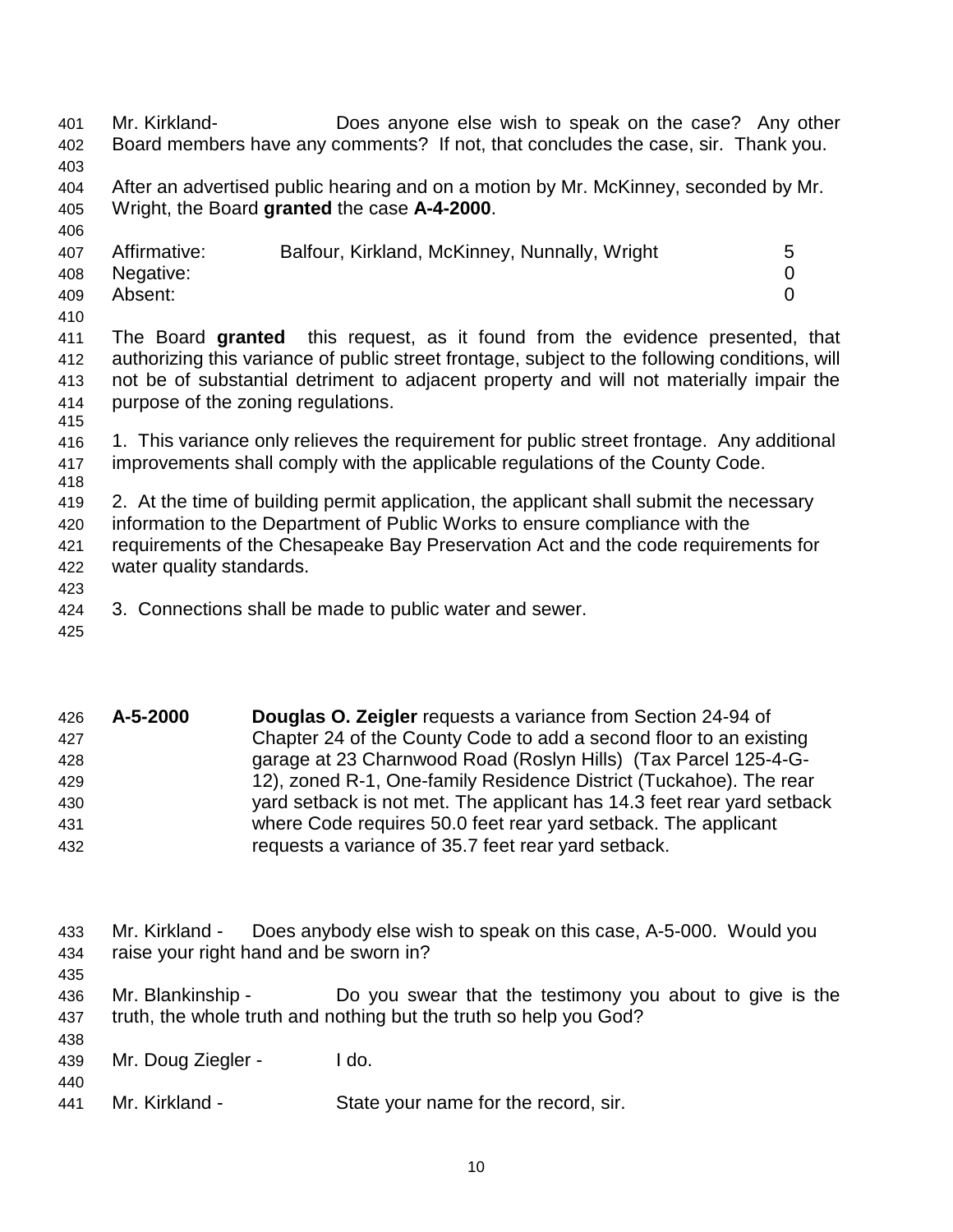442 443 Mr. Ziegler - Doug Ziegler. 444 445 Mr. Kirkland - Have all notices been turned in according to the County 446 Code? 447 448 Mr. Ziegler - Yes, sir. 449 450 Mr. Kirkland - Thank you. Please state your case. 451 452 Mr. Ziegler - Some time ago we had a plan drawn up to add an arts and 453 craft studio space above our existing two-car garage on the second level. When our 454 contractor applied for the building permit, we learned that our garage, which is about 25 455 years old, apparently was not in conformance to a rear-yard setback. We live on a 456 corner lot which is a bit irregular, but Mr. Blankinship pointed out to us that according to 457 the Code a setback was required and, I guess, ignored when the garage was built about 458 25 years ago. So, we've lived in this property for 9 years and we intend to live there a 459 good deal longer and we'd like to lift this cloud of non-conformance, both for the citing of 460 the structure as it is now so we can go forward with this plan as the additional space 461 above the structure. 462 463 Mr. Wright- Mr. Ziegler, tell us a little bit about the breezeway that 464 connects the garage to the house. 465 466 Mr. Ziegler - Well, it is just that. The garage is, I guess, a fairly standard 467 24 foot structure, but there is a breezeway which is totally open on the sides, which is 468 about a 10 foot wide L-shaped structure which provides cover from the back of the 469 house into the garage. 470 471 Mr. Wright- That is what causes your problem, because under the 472 County Code without the breezeway you would not have had to get a variance. 473 474 Mr. Ziegler - Yes, this is what we've learned and has been revealed to us 475 has instead of being attached. 476 477 Mr. Wright - Could the front of the breezeway be removed? 478 479 Mr. Ziegler - Well, if it does \_\_\_\_ structurally, it is very substantial and 480 things seem to fit and flow together, and frankly, when we bought the house. I guess we 481 felt that all of this had been properly planned and executed and it was never brought to 482 our attention by our surveyor on the date we signed for the purchase. 483 484 Mr. Wright - The breezeway is open on the side, just a roof with supports. 485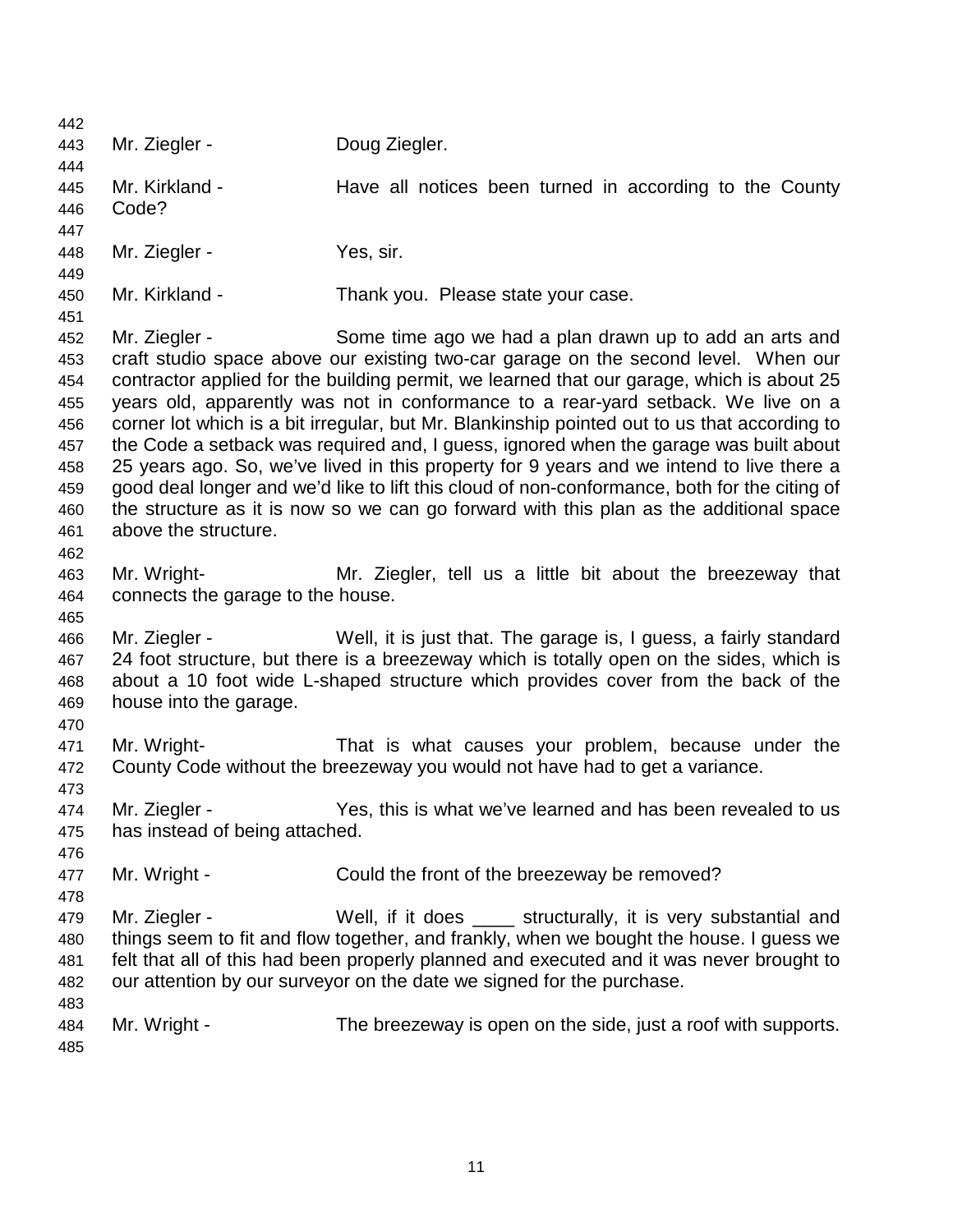- 486 Mr. Ziegler Yes, it has several pillars supports and everything was kind 487 of designed to kind of match the house in colonial fashion, but it totally open to the 488 weather on this side. It has a roof covering only.
- 489 490 Mr. Kirkland- Mr. Ziegler, by these architectural drawing we have here by 491 our staff report, when you add this second floor addition, are you reshaping the roof or 492 are you using the existing roof slope?
- 493 494 Mr. Ziegler - We are, indeed, reshaping the roof. Right now I think it is 495 what is called a 4-12 standard tress roof configuration and our plan calls for elevating 496 the peak to a steeper pitch and a cape cod configuration to create usable space where 497 it does not exist now.
- 499 Mr. Kirkland- This won't be taller than the house, will it?
- 501 Mr. Ziegler Oh, no. Not at all. The gable, you can see in the picture on 502 the right, that gable end of our house will be exactly duplicated in the new garage 503 design and the architect, I think, has been very successful in making it look, if anything, 504 more compatible with the house. 505
- 506 Mr. Kirkland Thank you. Any questions by Board members? Does 507 anyone else wish to speak on this case? Yes, ma'am. Can you come down and be 508 sworn in and then you can speak. Would you raise your right hand to be sworn in? 509
- 510 Mr. Blankinship Is the testimony you are about to give the truth, the whole 511 truth, and nothing but the truth so help you God?
- 512

498

500

- 513 Ms. Amy Jo Ziegler I do. I am Doug's wife and just one brief thing that I wanted 514 to add. The studio space is very important to us. The way our house is situated we 515 have no basement. We are on a lower lot. There is no basement, and the way our 516 house is designed there is not really space very suited for the kind of studio, creative 517 space, that we wanted above this garage, and so to us, as a family with children who 518 we'd like to see doing painting and art work and all those good things, this space is real 519 important because we don't have that in our house. Thank you.
- 521 Mr. Kirkland Thank you. Does anyone else wish to speak? If not, that 522 concludes the case. Thank you, sir.
- 523

526

520

524 After an advertised public hearing and on a motion by Mr. Balfour, seconded by Mr. 525 Wright, the Board **granted** the case **A-5-2000**.

| 527 | Affirmative: | Balfour, Kirkland, McKinney, Nunnally, Wright | 5 |
|-----|--------------|-----------------------------------------------|---|
| 528 | Negative:    |                                               |   |
| 529 | Absent:      |                                               |   |
| 530 |              |                                               |   |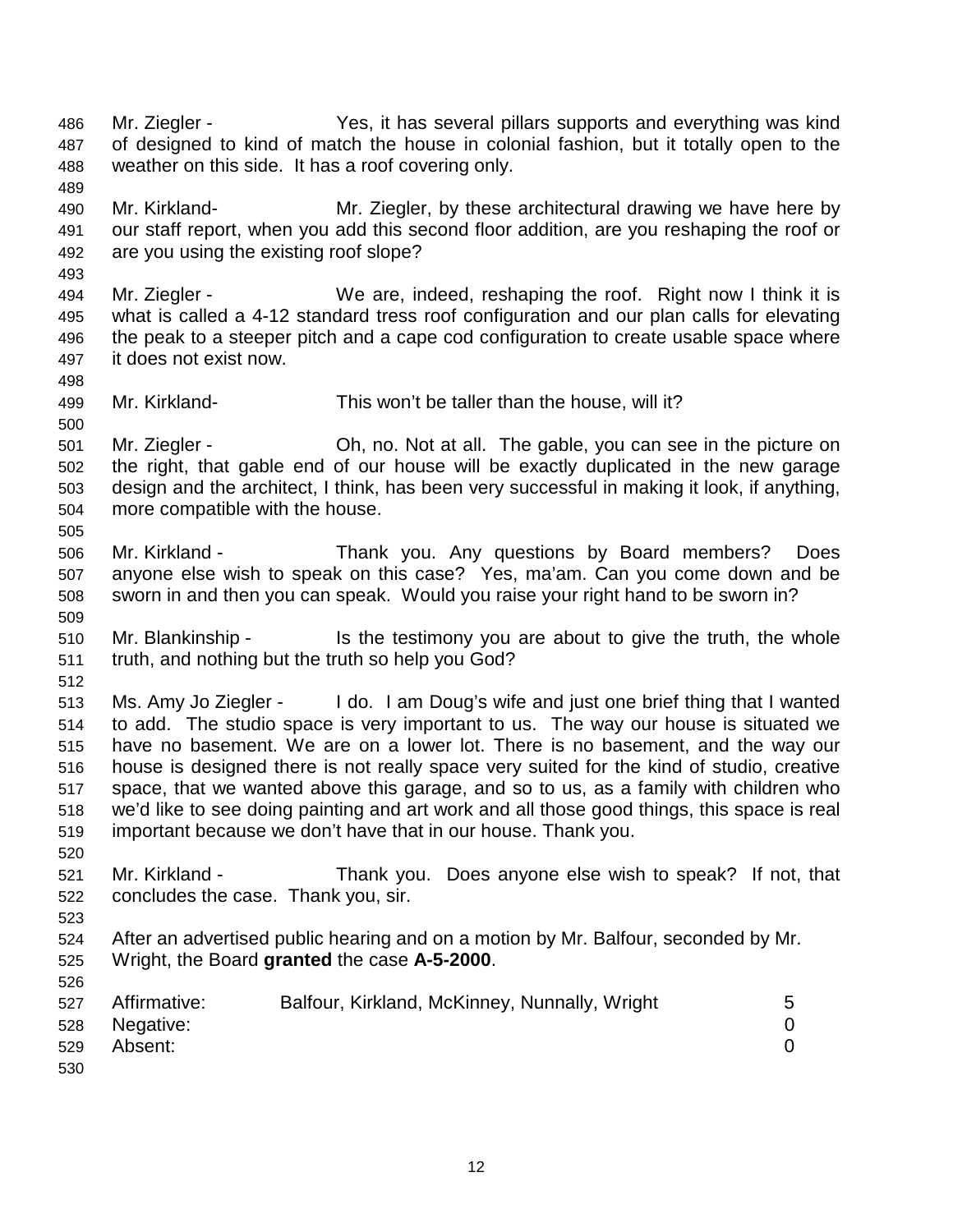531 The Board **granted** this request, as it found from the evidence presented, that 532 authorizing this variance to add a second floor to an existing garage at 23 Charnwood 533 Road, subject to the following condition, will not be of substantial detriment to adjacent 534 property and will not materially impair the purpose of the zoning regulations. 535 536 1. Only the improvements shown on the plan filed with the application may be 537 constructed pursuant to this approval. Any additional improvements shall comply with 538 the applicable regulations of the County Code. 539 540 **UP-1-2000 West End Presbyterian Church** requests a temporary use permit 541 pursuant to Section 24-115(c)(1) of Chapter 24 of the County Code 542 to erect a temporary office trailer at 9008 Quioccasin Road, tax 543 parcel 90-8-28. The zoning is B-2, Business District in the 544 Tuckahoe Magisterial District. 545 546 Mr. Kirkland - Yes, sir. Does anyone else here with to speak on this case? 547 Would you raise your right hand and be sworn in? 548 549 Mr. Blankinship - Do you swear that the testimony you are about to give is the 550 truth, the whole truth and nothing but the truth so help you God? 551 552 Mr. Ed Bowman - I do. 553 554 Mr. Kirkland - State your name for the record. 555 556 Mr. Bowman - I am Ed Bowman. I am Chairman of the Building Committee 557 for West End Presbyterian Church. 558 559 Mr. Kirkland - Have all of your notices been turned in according to the 560 County Code? 561 562 Mr. Bowman - Yes, sir. 563 564 Mr. Kirkland - If you will, please state your case. 565 566 Mr. Bowman - We are in the process of a two and a half million dollar 567 renovation of the interior of the former Best Building at 9008 Quioccasin Road. During 568 this renovation process, the offices we had in the building are going to have to be 569 relocated to a temporary office trailer, which is going to set in front of the building in our 570 parking lot. We are seeking this use permit to try to help expedite the renovation so that 571 we can get started. 572 573 Mr. Balfour - Do you have any problem with the expiration date that they 574 have put in there? 575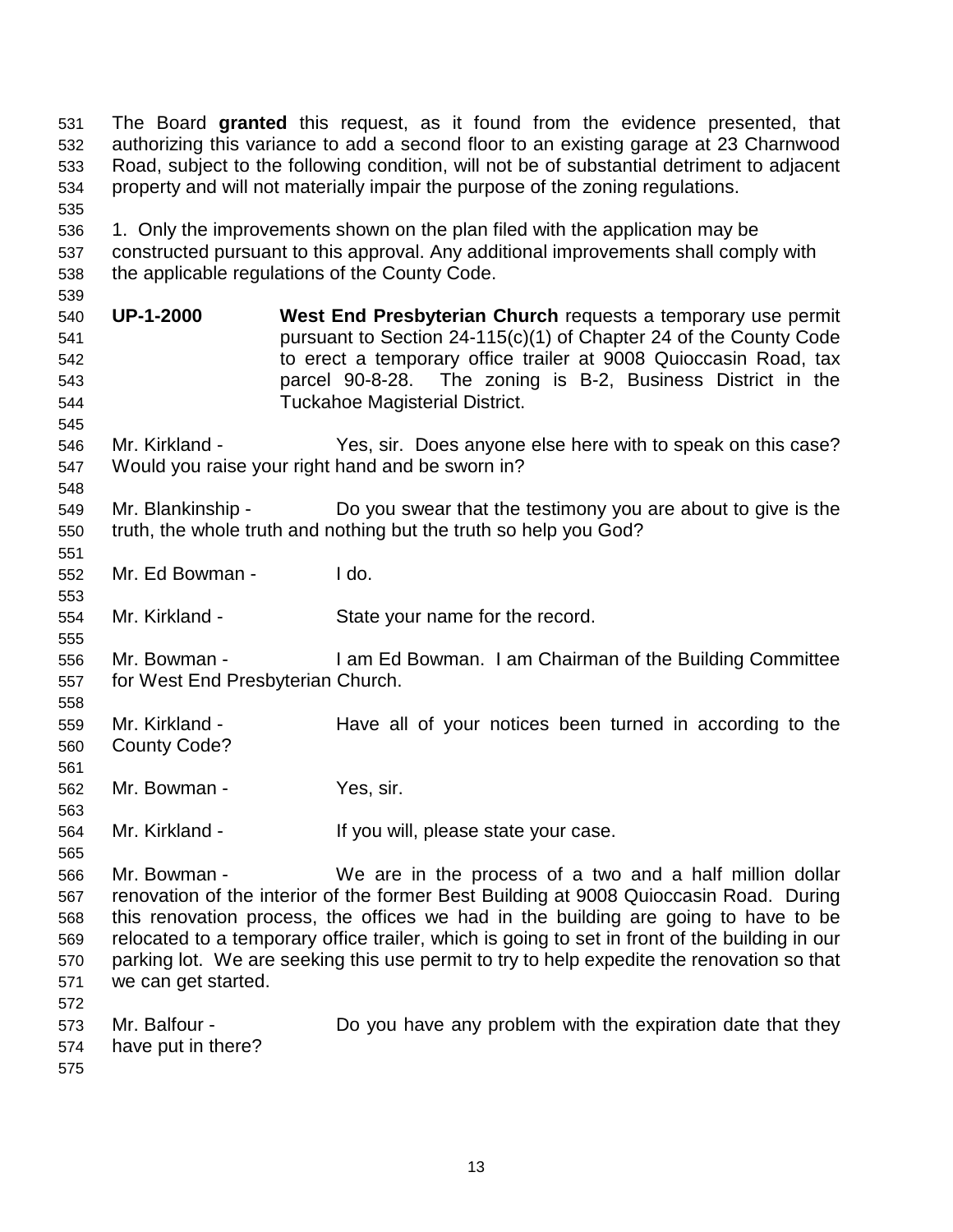576 Mr. Bowman - No, sir. We actually anticipate the project ending in 577 September of this year. 578 579 Mr.Balfour - What are you going to do, out of curiosity, with the front the 580 way the building is built? 581 582 Mr. Bowman - Actually, we think that architecture is significant and actually 583 we don't plan on doing anything with it. 584 585 Mr. Blankinship- I was looking at your demolition plan and they are cleaning it 586 up and repairing the damage that has occurred over a period of time. 587 588 Mr. Kirkland - Does anyone else have any questions? Does anyone else 589 wish to speak on this case? If not, that concludes the case. 590 591 After an advertised public hearing and on a motion by Mr. Balfour, seconded by Mr. 592 Wright, the Board **granted** the case **UP-1-2000**. 593 594 Affirmative: Balfour, Kirkland, McKinney, Nunnally, Wright 5 595 Negative: 0 596 Absent: 0 597 598 The Board **granted** a conditional use permit to erect a temporary office trailer at 9008 599 Quioccasin Road, subject to the following conditions: 600 601 1. The property shall be developed in substantial conformance with the plan filed 602 with the application. No changes or additions to the layout may be made without the 603 approval of the Board of Zoning Appeals. 604 605 2. At the time of building permit approval, the applicant shall submit a landscaping 606 plan to the Planning Office for review and approval. 607 608 3. The trailer shall be removed from the site before January 27, 2001. 609 610 **UP- 2-2000 The Crossing Golf Club** requests a use permit pursuant to Section 611 24-52(k) of Chapter 24 of the County Code to build an addition and 612 a parking lot at 800 Virginia Center Parkway (Tax Parcel 33-A-66), 613 zoned A-1, Agricultural District, B-2, Business District, and C-1, 614 Conservation District (Fairfield). 615 616 Mr. Kirkland - Does anyone else wish to speak on this case? Would you 617 raise your right hand and be sworn in, sir? 618 619 Mr. Blankinship - Do you swear that the testimony you are about to give is the 620 truth, the whole truth, and nothing but the truth so help you God? 621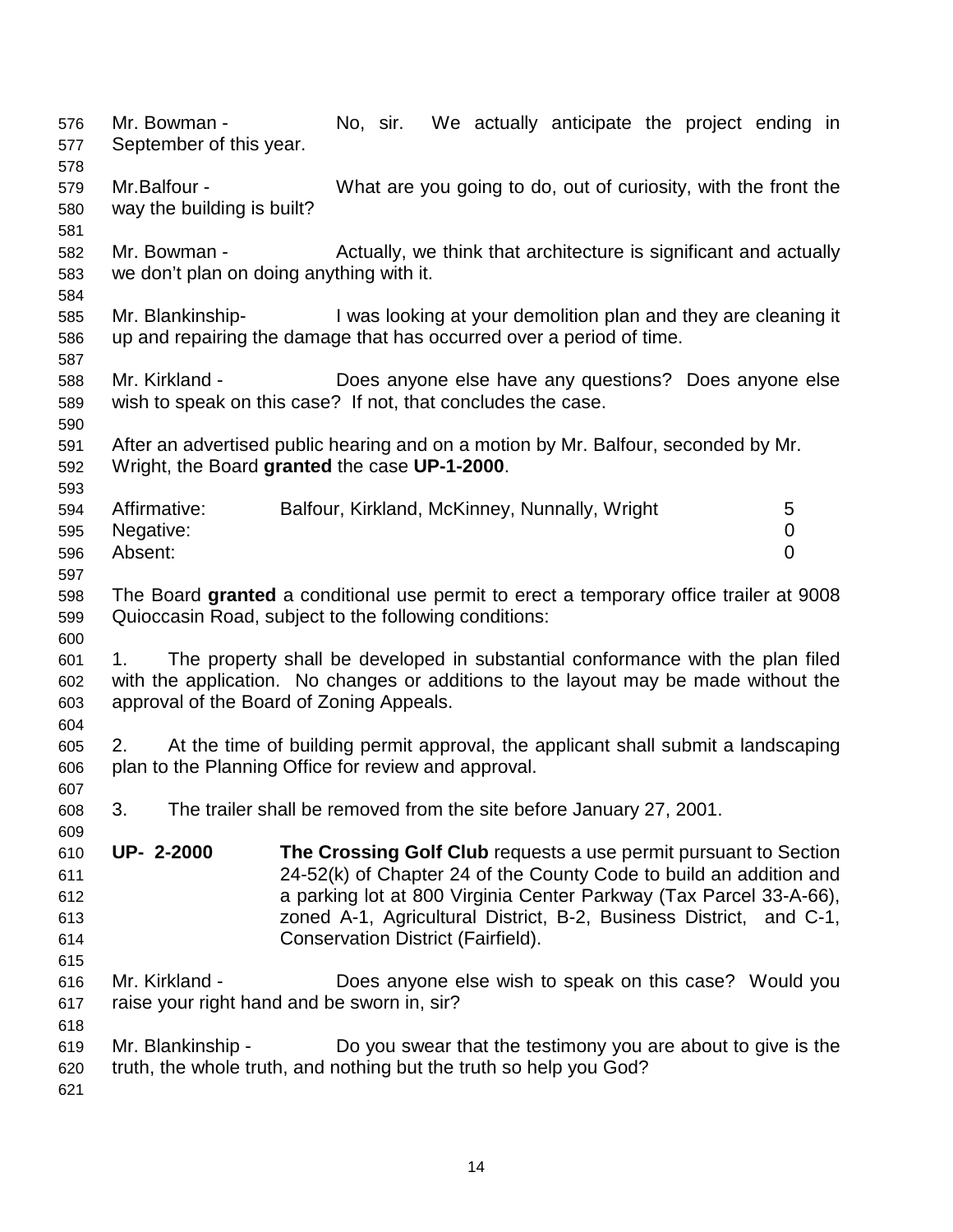622 Mr. Filipowicz - I do. Again, my name is Carl. I am the general manager of 623 the Crossings. 624 625 Mr. Kirkland - Has everyone been notified according to the County Code? 626 627 Mr. Filipowicz - Yes. 628 629 Mr. Kirkland - Proceed with your case. 630 631 Mr. Filipowicz - Well, as I am sure all of you are aware, the Virginia Center, 632 where we are located, has been kind of a hot bed of development over the last few 633 years with the addition of apartments, town homes and I think shopping centers, office 634 complexes, and I think an assisted living center is on its way just now, and with the 635 boom of golf in the last couple of years, we have found a need to try to improve our 636 facilities for our customers. That is really the whole purpose of trying to get this permit 637 through is to improve #1, the look of the club house, improve the, I guess, the use of it. 638 639 It would be easier and more efficient for my employees and customers to use the 640 building, and, quite honestly, within the last couple of years, the golf course has suffered 641 as a result of not having good rest room facilities, changing facilities at the club house. 642 That is all our main objective is, is to get that approved. As far as the parking lot is 643 concerned, that kind of came along in a way to – with the town homes they are building 644 around the golf course – we would like to kind of maintain the integrity of our entrance, 645 so we had to come up with a plan that we got from the Cross Point developer, and that 646 is something we came up with. We are kind of working hand and hand with him as far 647 as getting that parking lot done that way. We did not really want our entrance to the golf 648 course to go through the middle of a major town home complex, so we just kind of 649 butted our heads together and decided to reroute an entrance around it. 650 651 Mr. Wright - And have you read the conditions that have been proposed 652 for this case? 653 654 Mr. Filipowicz - Yes. Mostly for the parking lot, I guess, and the lighting. 655 Yes, they are all agreeable. 656 657 Mr. McKinney - Mr. Secretary, is this going to receive a POD? 658 659 Mr. Blankinship - No. My understanding is that that would not be necessary. 660 661 Mr. McKinney - OK. 662 663 Mr. Kirkland - Any other questions of Board members? Is there anyone 664 else who would like to speak on the case? If not, that concludes the case. Thank you. 665 666 Mr. Filipowicz - Thank you. 667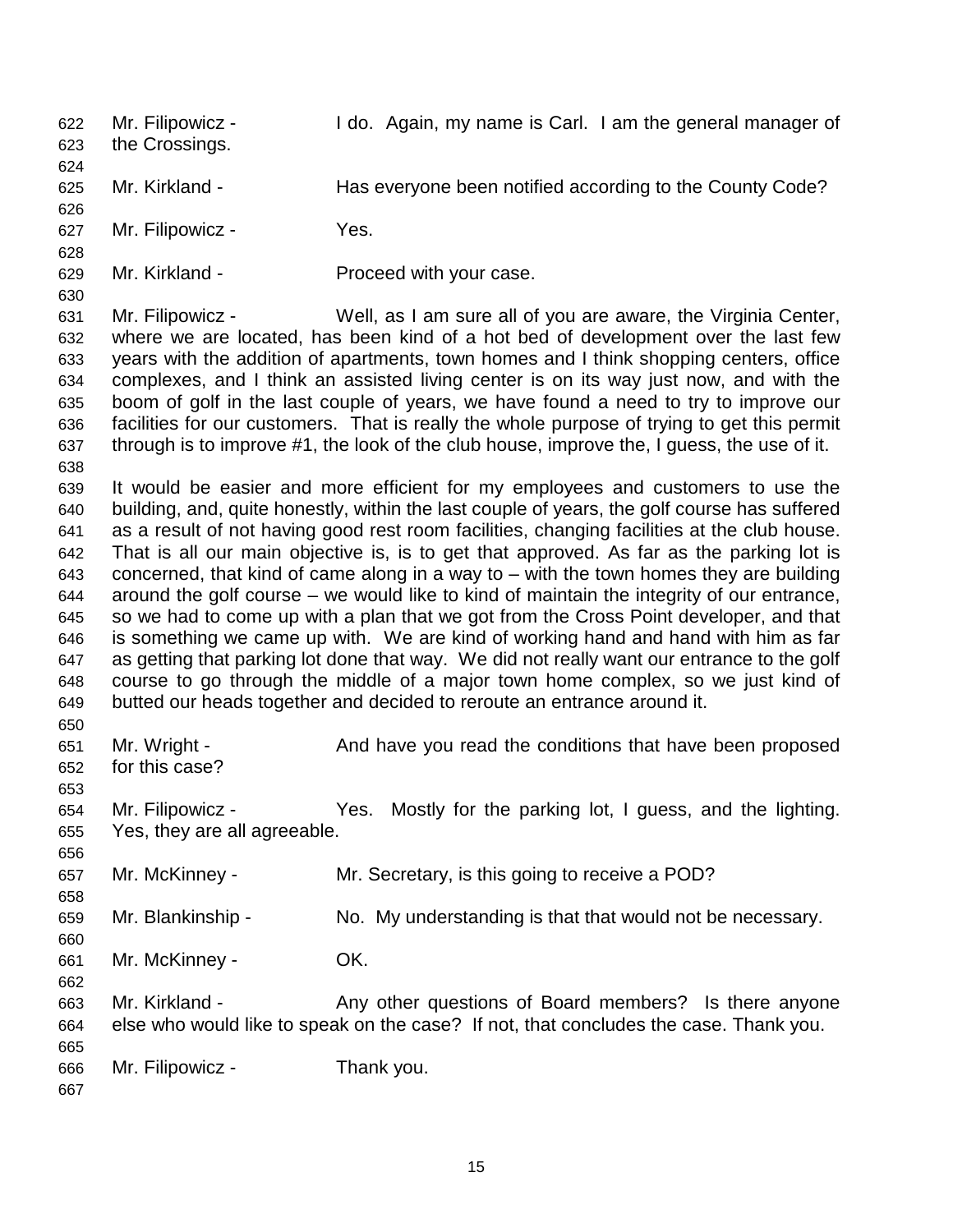668 After an advertised public hearing and on a motion by Mr. McKinney, seconded by Mr. 669 Balfour, the Board **granted** the case **UP-2-2000**. 670 671 Affirmative: Balfour, Kirkland, McKinney, Nunnally, Wright 5 672 Negative: 0 673 Absent: 0 674 675 The Board **granted** the conditional use permit to build an addition and a parking lot at 676 800 Virginia Center Parkway, subject to the following conditions: 677 678 1. The property shall be developed in substantial conformance with the plan filed 679 with the application. No changes or additions to the layout may be made without the 680 approval of the Board of Zoning Appeals. 681 682 2. The parking lot, driveways, and loading areas shall be subject to the 683 requirements of Section 24-98 of Chapter 24 of the County Code. 684 685 3. The applicant shall present a complete grading, drainage, and erosion control 686 plan prepared by a Professional Engineer certified in the state of Virginia, to the 687 Department of Public Works for approval. This plan must include the necessary 688 floodplain information if applicable. 689 690 4. A detailed landscaping and lighting plan shall be shielded to direct light away 691 from adjacent property and streets. 692 693 6. All landscaping shall be maintained in a healthy condition at all times. Dead 694 plant materials shall be removed within a reasonable time and replaced during the 695 normal planting season. 696 697 7. Parking spaces shall be marked on the pavement surface with four inch wide 698 painted lines. All lane lines shall be white in color, with the exception that those dividing 699 traffic shall be yellow. 700 701 8. All traffic control signs shall be fabricated as shown in the Virginia Manual of 702 Uniform Traffic Control Devices for Streets and Highways. 703

704 **A - 6-2000** Robert P. Gioia requests a variance from Section 24-41(e) of Chapter 705 24 of the County Code to convert an existing deck to a room at 1700 706 Logwood Circle (Gayton Forest) (Tax Parcel 78-14-X-18), zoned RTH, 707 Residential Townhouse District (Tuckahoe). The rear yard setback is 708 not met. The applicant has 19 feet rear yard setback where the Code 709 requires 30 feet rear yard setback. The applicant requests 11 feet rear 710 yard setback. 711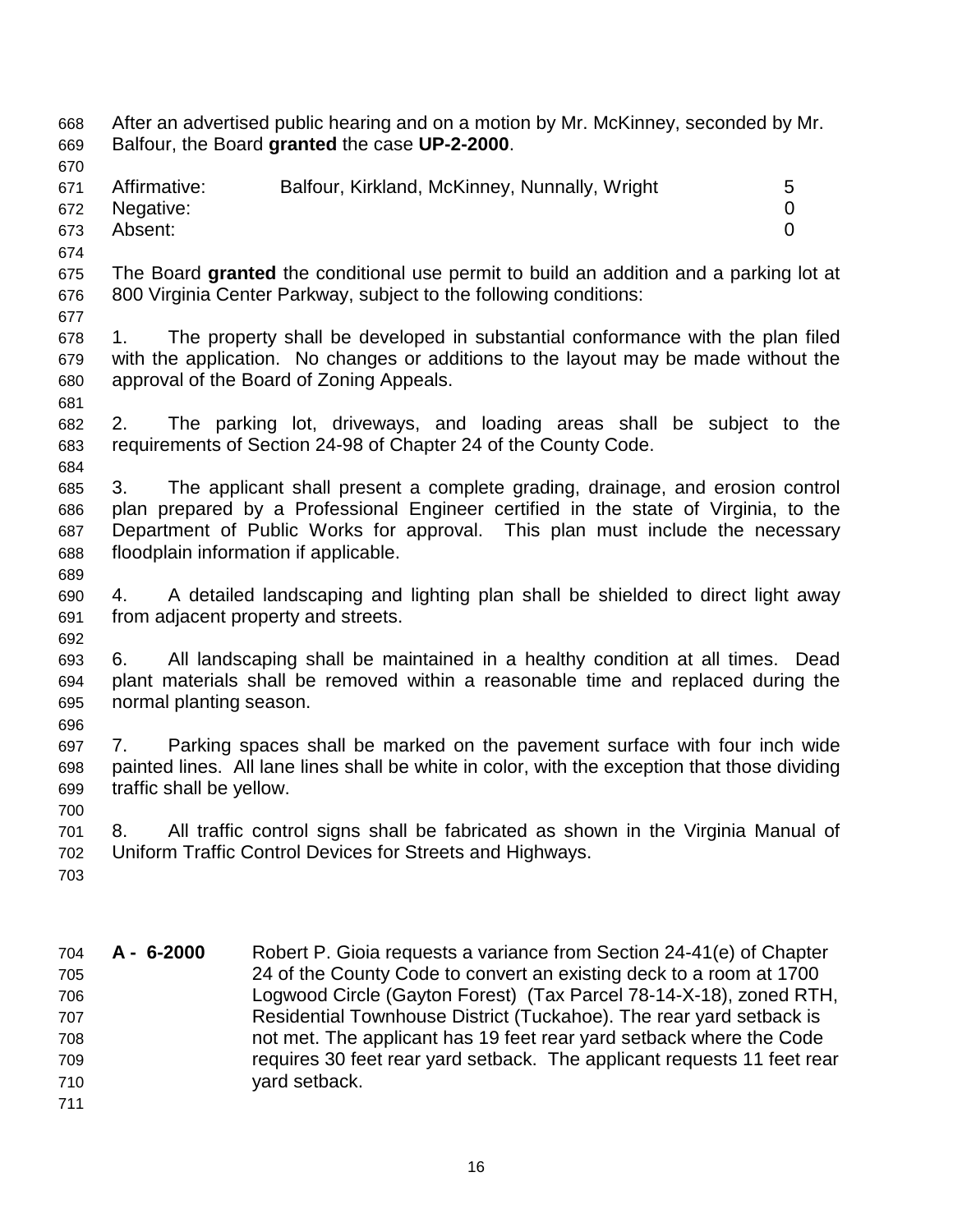712 Mr. Blankinship - Mr. Chairman, before that begins, I want to point out a 713 correction to the staff report. The staff member reviewing this case misunderstood an 714 ambiguity on the plan that was submitted and the applicant called and straightened it 715 out, but it was too late for us to mail a revised report to you. Under the background 716 where it says Mr. and Mrs. Gordon own a town house with a 6 x 12 deck, they intend to 717 replace the deck with a 12 x 23 foot sun room. It should read that they own a town 718 house with a 12 x 23 deck and the sun room could go over the existing deck, and they 719 are going to add a 6 x 12 landing to the side of that deck. So, it is not that they are 720 replacing a small deck with a large sun room. They are replacing a large deck with a 721 large sun room and adding a landing with stairs and sides. 722 723 Mr. Balfour - Mr. Blankinship, I know you said the notices are received at 724 different times but they are not in the file. Have you got them? 725 726 Mr. Kirkland- Does anyone else wish to speak on this case? If you would 727 sir, would you raise your right hand and be sworn in. 728 729 Mr. Blankinship - Do you swear that the testimony you are about to give is the 730 truth, the whole truth and nothing but the truth so help you God? 731 732 Mr. Robert Gioia - Robert Gioia. 733 734 Mr. Kirkland - If you would, sir, state your case. 735 736 Mr. Gioia - Actually, I'd like to point out to you gentlemen here that our 737 present deck is not 6 ft. x 12 ft. and it is actually 24 ft. x 10 ft., and other than that I have 738 nothing further to say. 739 740 Mr. Wright- What will this new area be used for, Mr. Gioia? 741 742 Mr. Gioia - A veranda, a Florida room. We will be able to obtain more 743 day light and sun light and live there in the winter time and have the heat and air 744 conditioning in the summer time. 745 746 Mr. Wright- What is located to the rear of your property? 747 748 Mr. Gioia - We have a lawn, and then a wooded area and the creek, 749 and more wooded area, so the nearest house behind us is, I'd say, 250 feet away, 750 behind us, and that area directly behind us is owned by a community group, 751 condominium town homes. 752 753 Mr. Kirkland - OK. Any other questions? Does anyone else wish to 754 speak? If not, thank you, sir. That concludes your case. 755 756 After an advertised public hearing and on a motion by Mr. Balfour, seconded by Mr.

757 Wright, the Board **granted** the case **A-6-2000**.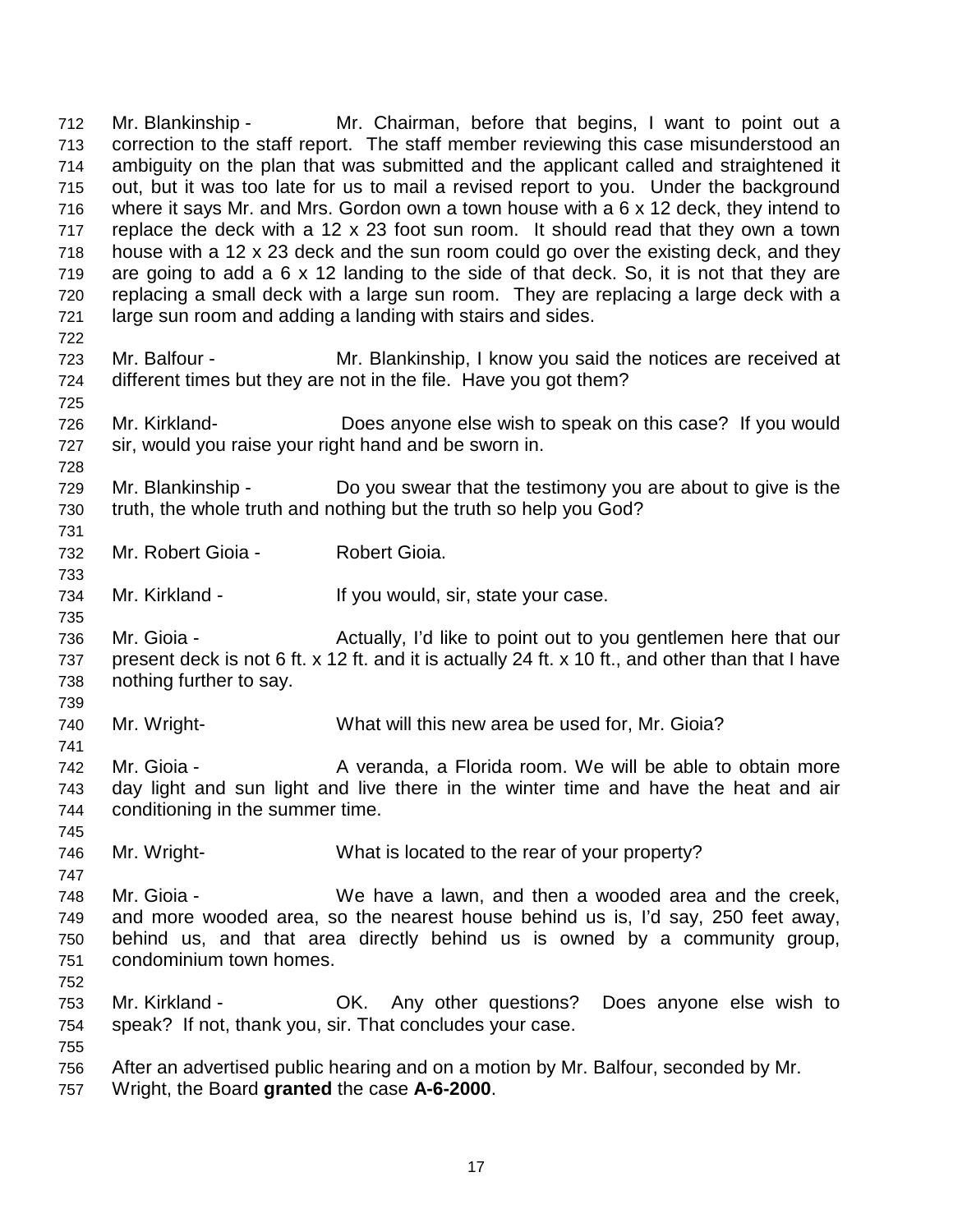758 759 Affirmative: Balfour, Kirkland, McKinney, Nunnally, Wright 5 760 Negative: 0 761 Absent: 0

763 The Board **granted** this request, as it found from the evidence presented, that 764 authorizing this variance of rear yard setback, subject to the following condition, will not 765 be of substantial detriment to adjacent property and will not materially impair the 766 purpose of the zoning regulations.

767

762

768 1. Only the improvements shown on the plan filed with the application may be 769 constructed pursuant to this approval. Any additional improvements shall comply with 770 the applicable regulations of the County Code.

771

| 772<br>773<br>774<br>775<br>776<br>777<br>778<br>779 | A-7-2000                                                     |  | Sandston Presbyterian Church requests a variance from Section<br>24-96(a) of Chapter 24 of the County Code to build a parking lot at 14<br>N. Confederate Ave. (Sandston) (Tax Parcel 164-1-6-1), zoned R-3,<br>One-family Residence District (Varina). The parking lot location<br>requirement is not met. The applicant has offsite parking where the<br>Code requires onsite parking. The applicant requests a variance to<br>allow offsite parking.                                                                                                                                                         |
|------------------------------------------------------|--------------------------------------------------------------|--|-----------------------------------------------------------------------------------------------------------------------------------------------------------------------------------------------------------------------------------------------------------------------------------------------------------------------------------------------------------------------------------------------------------------------------------------------------------------------------------------------------------------------------------------------------------------------------------------------------------------|
| 780<br>781<br>782                                    | Mr. Kirkland -<br>you raise your right hand and be sworn in? |  | Does anyone else wish to speak on this case? If not, would                                                                                                                                                                                                                                                                                                                                                                                                                                                                                                                                                      |
| 783<br>784<br>785                                    | Mr. Blankinship -                                            |  | Do you swear the testimony you are about to give is the<br>truth, the whole truth, and nothing but the truth, so help you God?                                                                                                                                                                                                                                                                                                                                                                                                                                                                                  |
| 786<br>787                                           | Ms. Laraine Isaac -                                          |  | I do.                                                                                                                                                                                                                                                                                                                                                                                                                                                                                                                                                                                                           |
| 788<br>789                                           | Mr. Kirkland -                                               |  | State your name for the record.                                                                                                                                                                                                                                                                                                                                                                                                                                                                                                                                                                                 |
| 790<br>791                                           | Ms. Isaac -                                                  |  | Laraine Isaac.                                                                                                                                                                                                                                                                                                                                                                                                                                                                                                                                                                                                  |
| 792<br>793<br>794                                    | Mr. Kirkland -                                               |  | Have all of your notices been turned in according to County<br>Code? We have them. OK, state your case.                                                                                                                                                                                                                                                                                                                                                                                                                                                                                                         |
| 795<br>796<br>797<br>798<br>799<br>800<br>801        | Ms. Isaac -                                                  |  | Engineering Design Associates was contacted by Sandston<br>Presbyterian Church to develop a paving drainage plan in order to develop, to bring an<br>existing parking lot up to Code with paving standards at the entrances. That plan was<br>submitted to Public Works for approval. It was at this time that it was found that a<br>variance was required since the parking is not on the site that the church is on. This<br>piece of property has been used as a parking lot for at least 34 years and it has<br>apparently been in violation all of that, but it was with the plan that you see before you |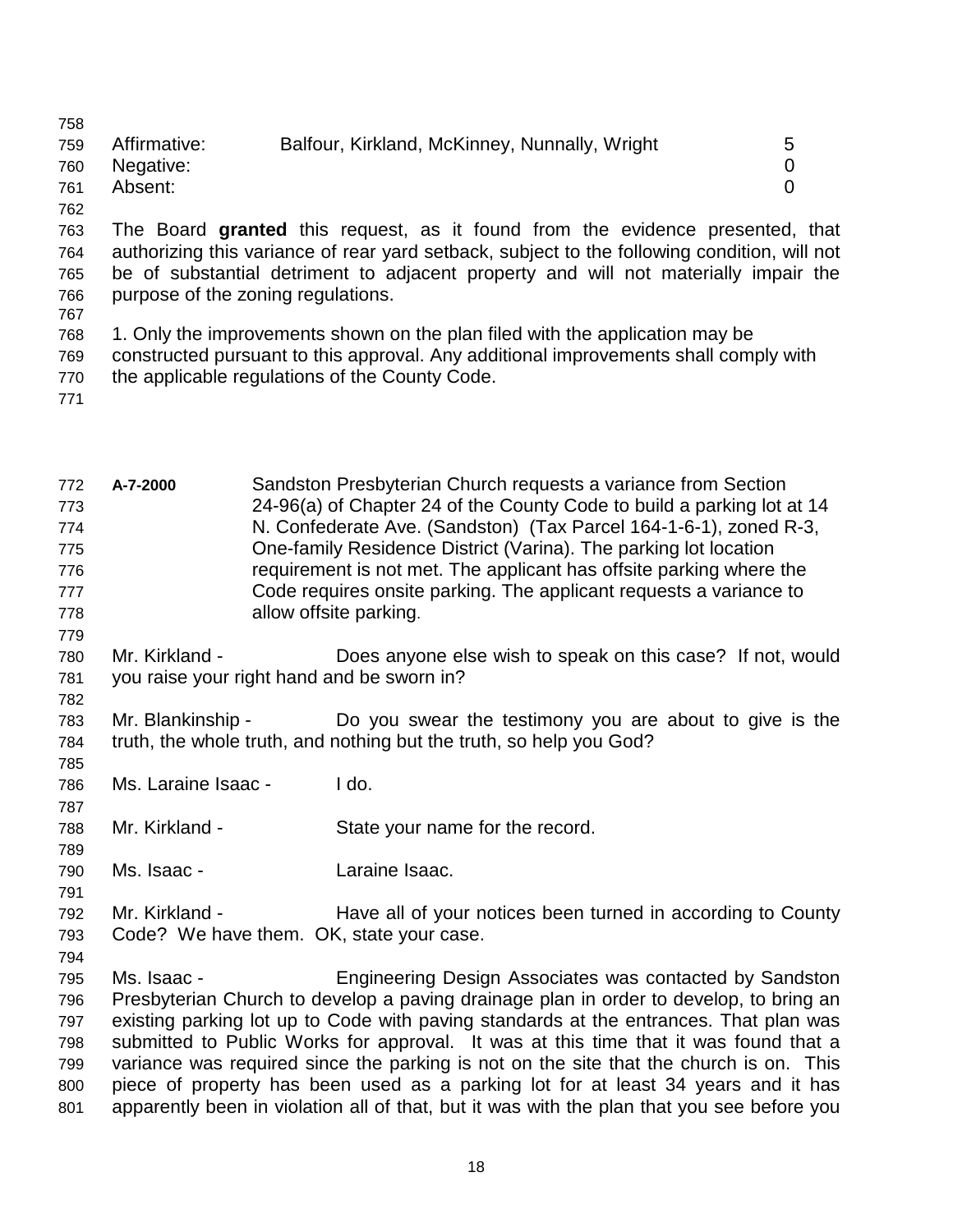802 that triggered the necessity for a variance, and so we are requesting a variance in order 803 to allow this parking lot not only to remain but to be brought up to County standards. I'd 804 be happy to answer any questions.

806 Mr. Nunnally- How many spaces are going to be in there, Ms. Isaac? 807 Parking spaces? Eighteen.

809 Ms. Isaac - All of my information is still at the office. I haven't seen it 810 since Monday, so I am having to read the plan. I believe it is 36.

812 Mr. Blankinship - Eighteen and 15, it looks like 33.

814 Mr. Nunnally- I know the neighborhood will be happy about this.

816 Ms. Isaac - I would think they would like to see this brought up to Code.

818 Mr. Nunnally- They can park in that lot instead of in front of their house.

819 820 Mr. Wright - Ms. Isaac, do you know anything about the history of the 821 church?

822

833

835

838

840

843

805

808

811

813

815

817

823 Ms. Isaac - It was built in the 1940s and there was never any on-site 824 parking provided with it. This piece of property is across the street from the church 825 where it originally had a house on it and was the manse for the minister. I don't know at 826 what time they bought another house within the neighborhood to serve as the 827 parsonage, and the old house on this lot was eventually torn down, and it was after that 828 that they started using it for parking

829 830 Mr. Nunnally - I think it was a very small congregation, Mr. Wright, and I 831 think it was about 200 to 250 members in the church. Just like all of the rest of them, 832 about 100 attend on Sunday.

834 Ms. Isaac - Probably Easter Sunday it is overflowing.

836 Mr. Wright - I take it that the congregation has been parking on this lot in 837 its unpaved condition. Is that correct?

839 Ms. Isaac - Correct. For at least 34 years.

841 Mr. Wright - Has there ever been, that you know of, of any injury to 842 anyone crossing the road to get to the church?

844 Ms. Isaac - I have no idea. I have talked to people at the church and 845 that is not a question I asked, nor was anything volunteered to me. 846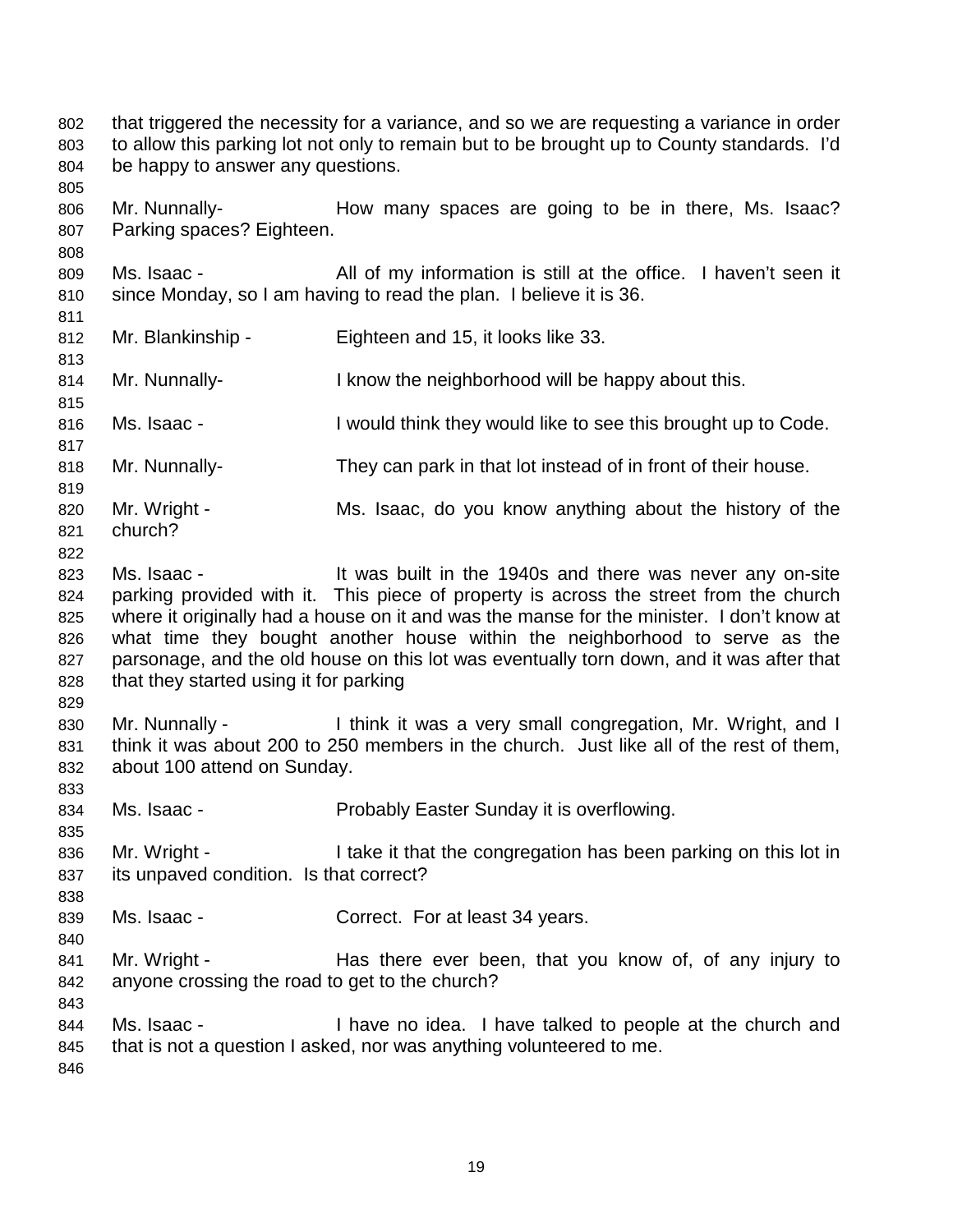847 Mr. Wright- Do you know if this is a heavily traveled street, I guess it is 848 Union Street, that runs in front of the church. 849 850 Ms. Isaac - It is a residential street running off of Williamsburg. I can't 851 give you any numbers, but I would think that the traffic is no more than any other 852 residential street. 853 854 Mr. Wright- There would probably be even less on Sunday morning. 855 856 Ms. Isaac - Probably. 857 858 Mr. Wright- **Have you read the conditions as suggested?** Are they 859 satisfactory? 860 861 Ms. Isaac - Yes, yes they are. 862 863 Mr. Kirkland - Any other questions by the Board members? Anyone else 864 wish to speak on this case? If not, that concludes the case. Thank you ma'am. 865 866 After an advertised public hearing and on a motion by Mr. Nunnally, seconded by Mr. 867 Wright, the Board **granted** the case **A-7-2000.**  868 869 Affirmative: Balfour, Kirkland, McKinney, Nunnally, Wright 5 870 Negative: 0 871 Absent: 0 872 873 The Board **granted** this request, as it found from the evidence presented, that 874 authorizing this variance of parking lot location requirement, subject to the following 875 conditions, will not be of substantial detriment to adjacent property and will not 876 materially impair the purpose of the zoning regulations. 877 878 1. The property shall be developed in substantial conformance with the plan filed 879 with the application. No changes or additions to the layout may be made without the 880 approval of the Board of Zoning Appeals. 881 882 2. The parking lot, driveways, and loading areas shall be subject to the 883 requirements of Section 24-98 of Chapter 24 of the County Code. 884 885 3. Parking spaces shall be marked on the pavement surface with four inch wide 886 painted lines. All lane lines shall be white in color with the exception that those dividing 887 traffic shall be yellow. 888 889 4. All traffic control signs shall be fabricated as shown in the Virginia Manual of 890 Uniform Traffic Control Devices for Streets and Highways. 891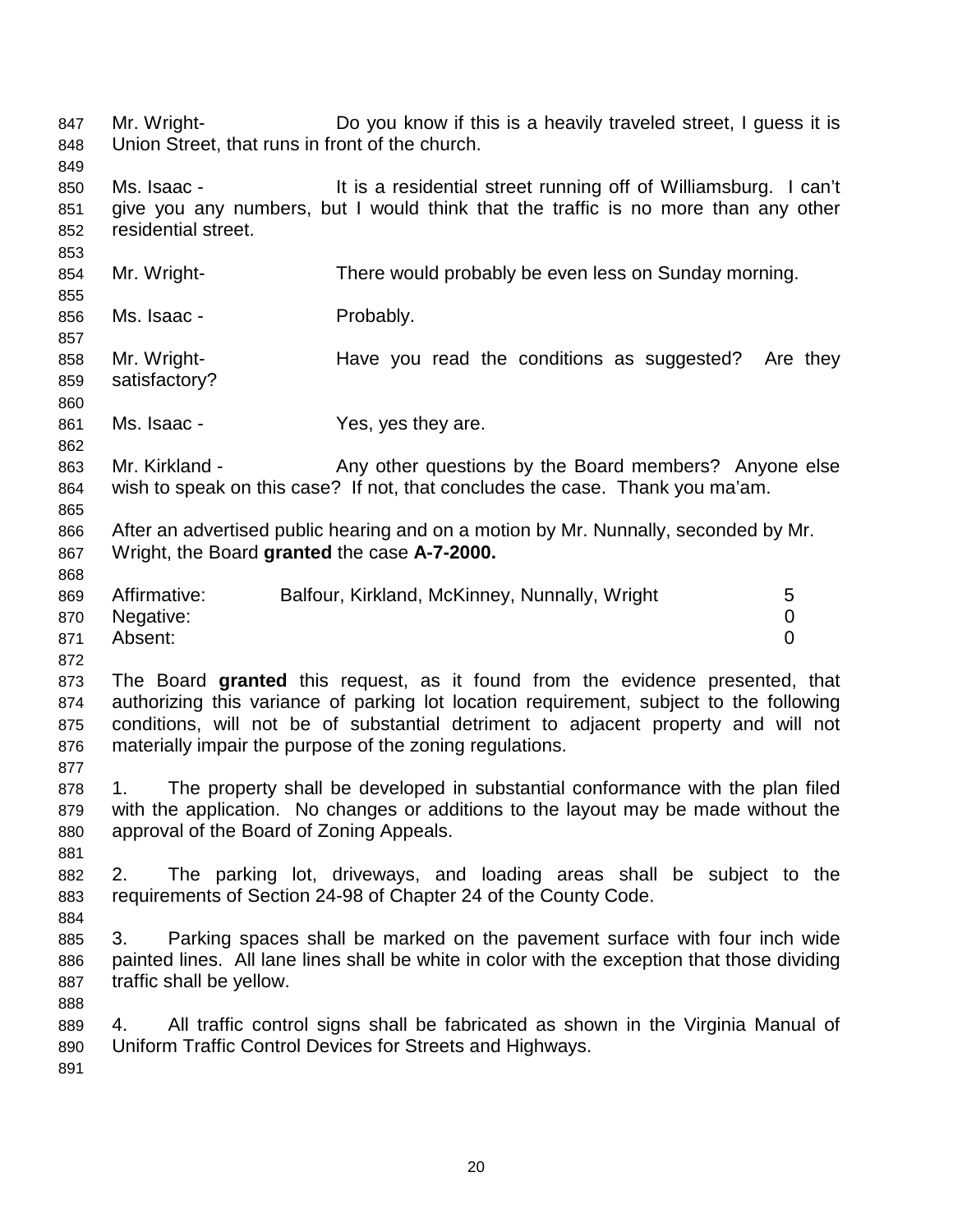892 5. If deemed necessary by the Department of Public Works, storm drainage shall be 893 constructed along Confederate Avenue and Union Street.

894

895 6. A landscaping and lighting plan shall be submitted to the Planning Office for 896 review and approval. A landscape strip six feet wide shall be provided between the 897 parking lot and each of the two roads.

899 7. Exterior lighting, if any, shall be shielded to direct light away from adjacent 900 property and streets.

901

898

| 902<br>903<br>904<br>905<br>906<br>907<br>908<br>909 | A-8-2000                      | Thomas H. Bryson, III requests a variance from Section 24-94 of<br>Chapter 24 of the County Code to build a screened porch over an<br>existing deck at 10802 Branberry Court (Cross Keys South) (Tax<br>Parcel 57-10-B-7), zoned R-3, One-family Residence District (Three<br>Chopt). The rear yard setback is not met. The applicant has 30 feet<br>rear yard setback where Code requires 40 feet rear yard setback. The<br>applicant requests a variance of 10 feet rear yard setback.                                                                                   |  |  |
|------------------------------------------------------|-------------------------------|----------------------------------------------------------------------------------------------------------------------------------------------------------------------------------------------------------------------------------------------------------------------------------------------------------------------------------------------------------------------------------------------------------------------------------------------------------------------------------------------------------------------------------------------------------------------------|--|--|
| 910<br>911<br>912                                    | hand and be sworn in.         | Mr. Kirkland - Anyone else wish to speak on this case? If not, ma'am, raise your right                                                                                                                                                                                                                                                                                                                                                                                                                                                                                     |  |  |
| 913<br>914<br>915                                    | Mr. Blankinship -             | Do you swear that the testimony you are about to give is the<br>truth, the whole truth, and nothing but the truth, so help you God?                                                                                                                                                                                                                                                                                                                                                                                                                                        |  |  |
| 916<br>917                                           | Mr. Kirkland -                | State your name for the record, please.                                                                                                                                                                                                                                                                                                                                                                                                                                                                                                                                    |  |  |
| 918<br>919<br>920<br>921<br>922<br>923<br>924<br>925 | Ms. Bryson -                  | I'm Pamela S. Bryson, wife of Thomas Bryson. Several<br>years ago we had applied for a variance to have a screened porch built at the back of<br>our house, and what we're asking for now, is we want to enclose that screened porch<br>and make a Florida room, which when we applied for a building permit, I think we could<br>have done what we wanted to and make a screened porch over our existing deck, and<br>because of the rules, I think that's why we have to ask for a variance, not to change the<br>sides of the deck we have now, just leave it the same. |  |  |
| 926<br>927                                           | Mr. Wright-                   | So you have a porch now?                                                                                                                                                                                                                                                                                                                                                                                                                                                                                                                                                   |  |  |
| 928<br>929<br>930                                    | Ms. Bryson -<br>Florida Room. | Yes, a screened porch now, but we want to change to a                                                                                                                                                                                                                                                                                                                                                                                                                                                                                                                      |  |  |
| 931<br>932                                           | Mr. Wright-                   | You just want to close in the porch to a Florida Room?                                                                                                                                                                                                                                                                                                                                                                                                                                                                                                                     |  |  |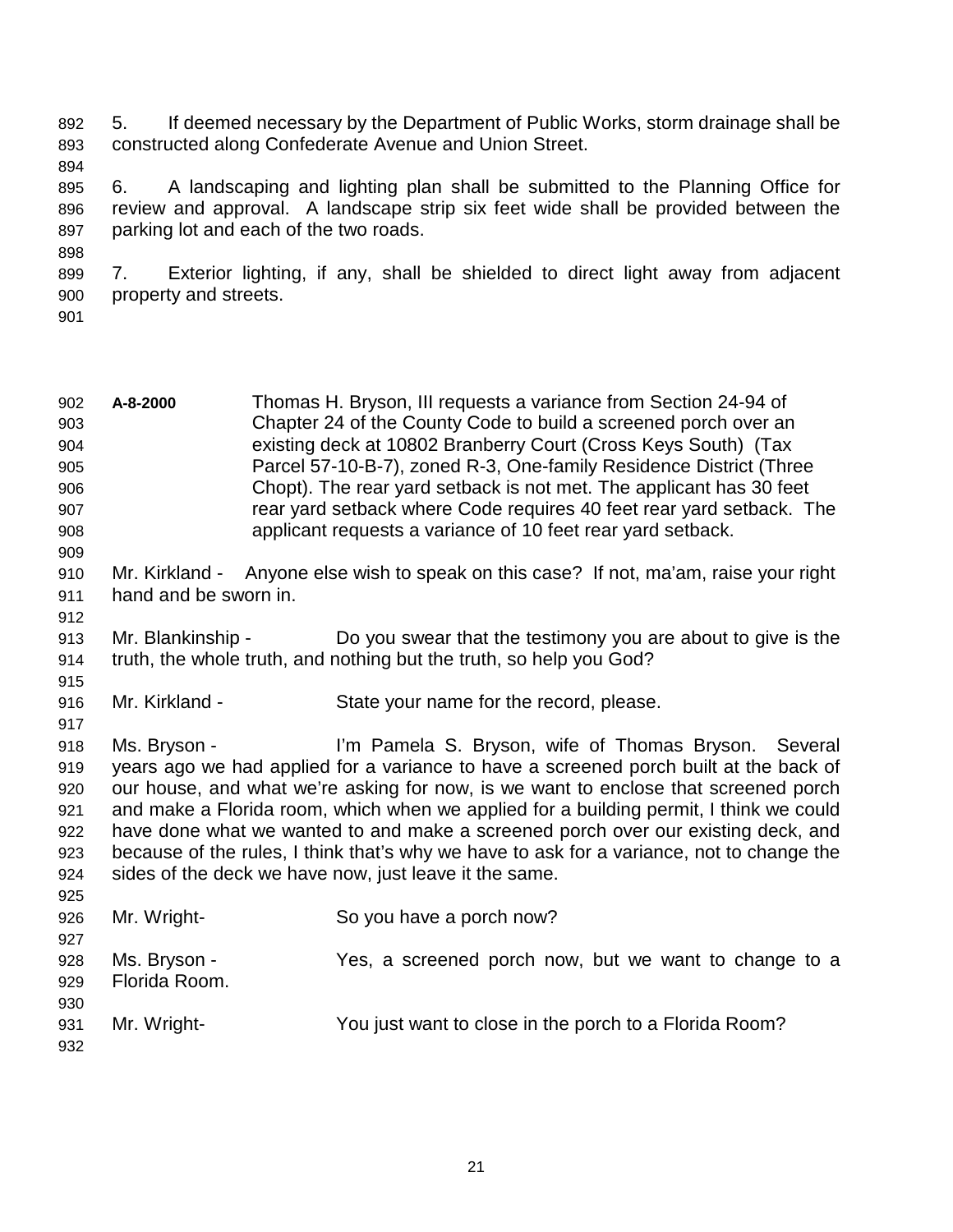| 933<br>934<br>935               | Right, and I don't think a variance is required for that; the<br>Ms. Bryson -<br>builder told us that when you add a room over the deck because the setback is not met,<br>you have to get a variance for that.                                                                                               |                                                                                                                                                                   |                                  |  |  |
|---------------------------------|---------------------------------------------------------------------------------------------------------------------------------------------------------------------------------------------------------------------------------------------------------------------------------------------------------------|-------------------------------------------------------------------------------------------------------------------------------------------------------------------|----------------------------------|--|--|
| 936<br>937<br>938               | Mr. Wright-                                                                                                                                                                                                                                                                                                   | So you're going to close in the deck also?                                                                                                                        |                                  |  |  |
| 939<br>940                      | Ms. Bryson -                                                                                                                                                                                                                                                                                                  | We're going to make the deck a screened porch.                                                                                                                    |                                  |  |  |
| 941<br>942                      | Mr. Wright-                                                                                                                                                                                                                                                                                                   | What's located to the rear of the property?                                                                                                                       |                                  |  |  |
| 943<br>944                      | Ms. Bryson -<br>Just a privacy fence; we have a 50-foot privacy fence.                                                                                                                                                                                                                                        |                                                                                                                                                                   |                                  |  |  |
| 945<br>946                      | Mr. Wright-<br>Any screening, trees or shrubbery?                                                                                                                                                                                                                                                             |                                                                                                                                                                   |                                  |  |  |
| 947<br>948<br>949               | Ms. Bryson -<br>Yes, we have $-1$ think you can see in the picture there $-$ it's<br>not a solid row of trees, but we have a good amount of trees.                                                                                                                                                            |                                                                                                                                                                   |                                  |  |  |
| 950<br>951<br>952               | Mr. Kirkland -<br>Any other questions? Anyone else wish to speak on this<br>case? If not, that concludes the case, ma'am.                                                                                                                                                                                     |                                                                                                                                                                   |                                  |  |  |
| 953<br>954<br>955               | After an advertised public hearing and on a motion by Mr. Wright, seconded by Mr.<br>McKinney, the Board granted the case A-8-2000.                                                                                                                                                                           |                                                                                                                                                                   |                                  |  |  |
| 956<br>957<br>958<br>959        | Affirmative:<br>Negative:<br>Absent:                                                                                                                                                                                                                                                                          | Balfour, Kirkland, McKinney, Nunnally, Wright                                                                                                                     | 5<br>$\pmb{0}$<br>$\overline{0}$ |  |  |
| 960<br>961<br>962<br>963<br>964 | The Board granted this request, as it found from the evidence presented, that<br>authorizing this variance of rear yard setback will not be of substantial detriment to<br>adjacent property and will not materially impair the purpose of the zoning regulations,<br>and subject to the following condition: |                                                                                                                                                                   |                                  |  |  |
| 965<br>966                      | 1.                                                                                                                                                                                                                                                                                                            | Only the improvements shown on the plan filed with the application may be<br>constructed pursuant to this approval. Any additional improvements shall comply with |                                  |  |  |

- 967 the applicable regulations of the County Code.
- 968
- 969 **A-9-2000 Geoffrey S. Simril** requests a variance from Sections 24-95(k) and 970 24-95(c)(1) of Chapter 24 of the County Code to build an addition at 971 420 Beechwood Drive (Westham) (Tax Parcel 113-9-9-29), zoned R-972 1, One-family Residence District (Tuckahoe). The minimum side yard 973 setback and total side yard setback are not met. The applicant has 3 974 feet minimum side yard setback and 22.1 feet total side yard setback 975 where the Code requires 10 feet minimum side yard setback and 29.1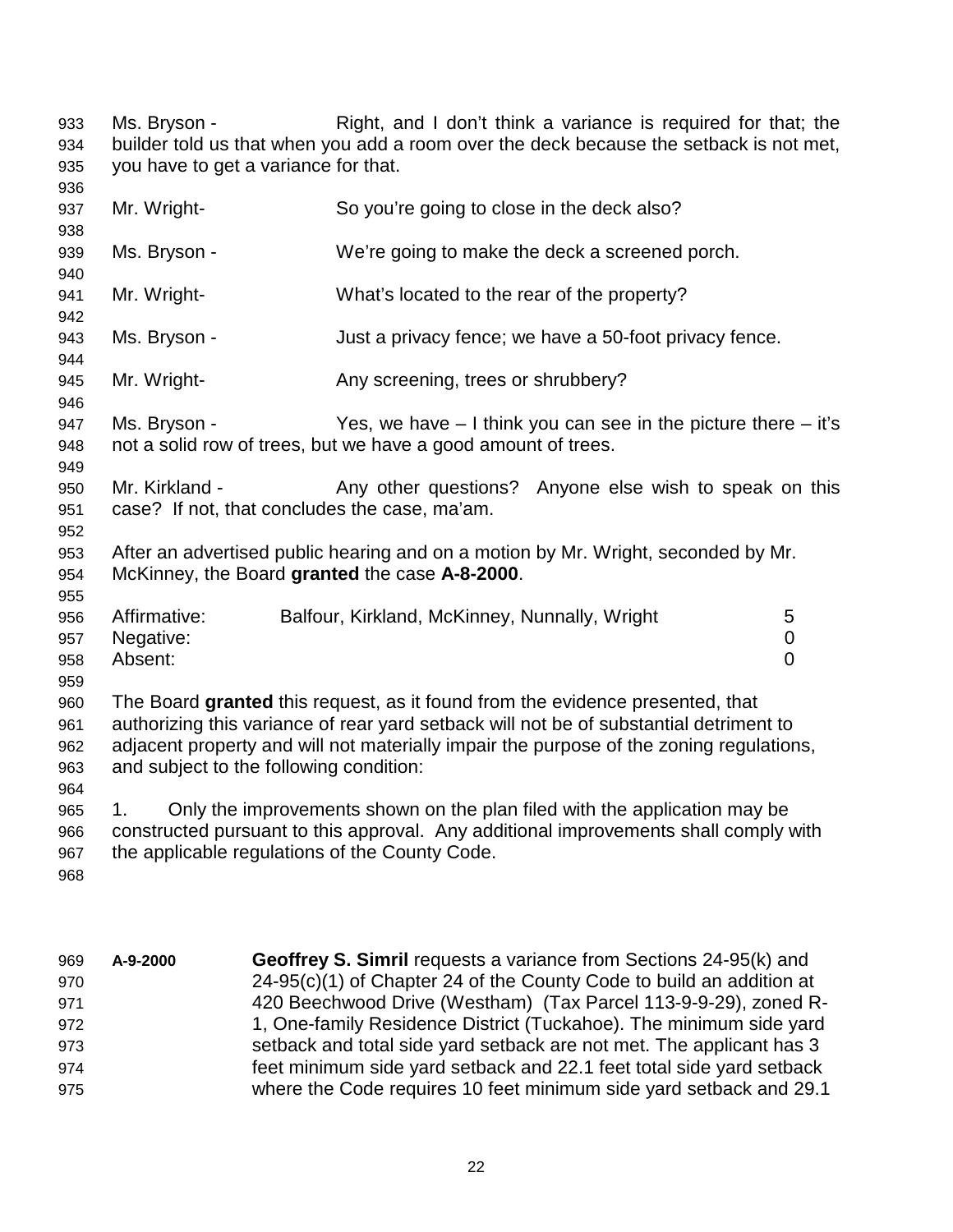976 feet total side yard setback. The applicant requests a variance of 7 feet 977 minimum side yard setback and 7.0 feet total side yard setback 978 979 Mr. Kirkland - All those who wish to speak on this case, please raise your right hand 980 and be sworn in. 981 982 Mr. Blankinship - Do you swear the testimony you are about to give is the 983 truth, the whole truth and nothing but the truth, so help you God? 984 985 Mr. Kirkland - If you would, state your name for the record. 986 987 Mr. Moore - Yes, Mr. Chairman, my name is Glenn Moore, and I'm an 988 attorney here today representing my friends, Geoff and Patsy Simril, in connection with 989 this variance request. Mr. Simril advises me that he has notified all the adjacent 990 property owners, and I believe the proof of the notification is in the file. 991 992 Mr. Kirkland - Yes, we have it in the file. 993

994 Mr. Moore - The Simril family is growing, and they have determined that 995 they need additional space in their home for the growing family. They are very fond of 996 the neighborhood in which they currently live and do not wish to move; therefore, they 997 want to build an addition to their house to accommodate the additional space need. 998 You can see on the screen, there, this will kind of show you, to demonstrate, an addition 999 to the family room is proposed on the south side of the house, which is on the shaded 1000 area on the right front of the house, for which no variance is necessary.

1001

1002 The bedroom addition proposed to the north side of the house toward Westham 1003 Parkway, or the larger shaded area that you see on the screen, will require the 1004 requested variance. The bedroom area of this ranch-style home is at its north end, 1005 where the addition for the new bedroom and bath is proposed, and this is a fairly 1006 standard type of ranch home, where you have a hall with a bedroom off either side of 1007 the hall, and this is the bedroom area of the house, and it is the logical place for the 1008 additional bedroom area. As the site plan indicates, I think you can probably see this 1009 from the plan, the maximum encroachment in the side yard area is slightly over five feet, 1010 it's about 5.7 feet. You should note also that approximately half of the addition will not 1011 encroach in the side yard at all; it will, in fact, be set back more than the setback 1012 distance. So on average, the addition's encroachment in the setback area is very slight, 1013 probably less than a foot.

1014

1015 Please note that there is an existing evergreen hedge on what previous photographs 1016 will show. Also, I'll give you additional photographs that show this hedge that provides 1017 an effective screen for the addition from Westham Parkway. You will also note, that in 1018 addition to the hedge, there is a significant ditch between Westham Parkway and the 1019 addition, which will also serve as a barrier. As we've noted, the neighboring property 1020 owners have been advised of the variance request, and we know of no opposition to the 1021 request from these neighbors, and in fact a number have signed a letter in support of 1022 the variance request, which I believe you will find in the file.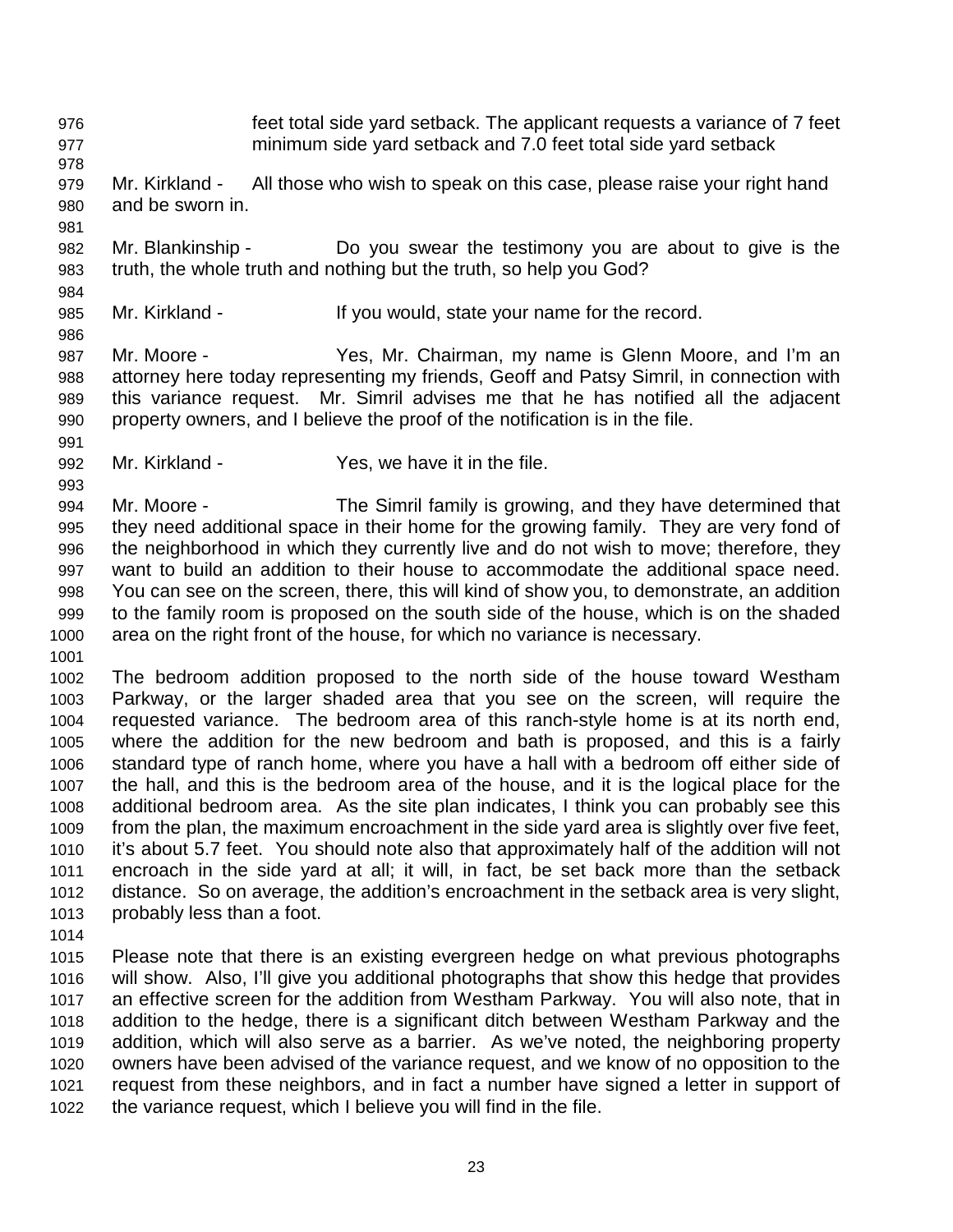1023 1024 We submit that special conditions exist in this instance, so that a literal enforcement of 1025 the zoning ordinance will result in unnecessary hardship to Mr. and Mrs. Simril. The 1026 side yard setback is generally intended to protect the building encroachment from an 1027 immediately adjacent neighbor. In this instance, the adjoining neighbor is not 1028 immediately adjacent, but rather is separated from the addition by Westham Parkway, 1029 which is a minor connected roadway on the County's major thoroughfare plan. 1030 Additionally, Westham Parkway, we feel, is not likely to be widened in the future, and 1031 the addition will still be approximately fifteen feet from the pavement, and will have a 1032 significant evergreen hedge, providing additional separation. The Simrils acquired the 1033 property in good faith. not knowing at the time that the house was purchased, that the 1034 addition would be necessary to serve the family needs. Strict application of the 1035 requirements of the zoning ordinance for the side yard setback requirements would 1036 unreasonably restrict the Simrils from adding a bedroom addition at the logical location 1037 for such an addition. 1038

1039 For all the foregoing reasons, we would ask the Board to acknowledge the special 1040 conditions relating to the property, and to grant the request for a variance to avoid 1041 hardship for the Simrils in trying to accommodate a needed addition to their residence, 1042 where strict compliance with the side yard requirements of the zoning ordinance is not 1043 necessary to protect the adjoining owners. The suggested condition recommended by 1044 the staff is acceptable, and we would be happy to answer any questions that the Board 1045 members may have.

1047 Mr. McKinney- Mr. Moore, has this already been started?

1049 Mr. Moore - The addition on the right hand side for the family room, 1050 which does not require a variance, has been started.

1052 Mr. Wright- Mr. Moore, what's located across Westham Parkway from 1053 the residence bedroom addition?

1055 Mr. Moore - There's a residence that faces on an angle, I would say.

1056

1063

1054

1046

1048

1051

1057 1058 Mr. Simril- That's the residence occupied by the Jones's, and in the 1059 picture, the side of their house faces Westham Parkway, and the front of their house 1060 faces primarily on Beechwood, but it's practically at an angle on the corner. The 1061 Jones's are among the signatories in the letter of the neighbors who were canvassed. 1062 Mr. Chairman, we sent the letter to all the neighbors.

1064 Mr. Wright- My point is that the addition would not face the residence on 1065 the corner, which is at an angle. 1066

1067 Mr. Moore- You're also aware that Westham Parkway is a fairly major 1068 roadway.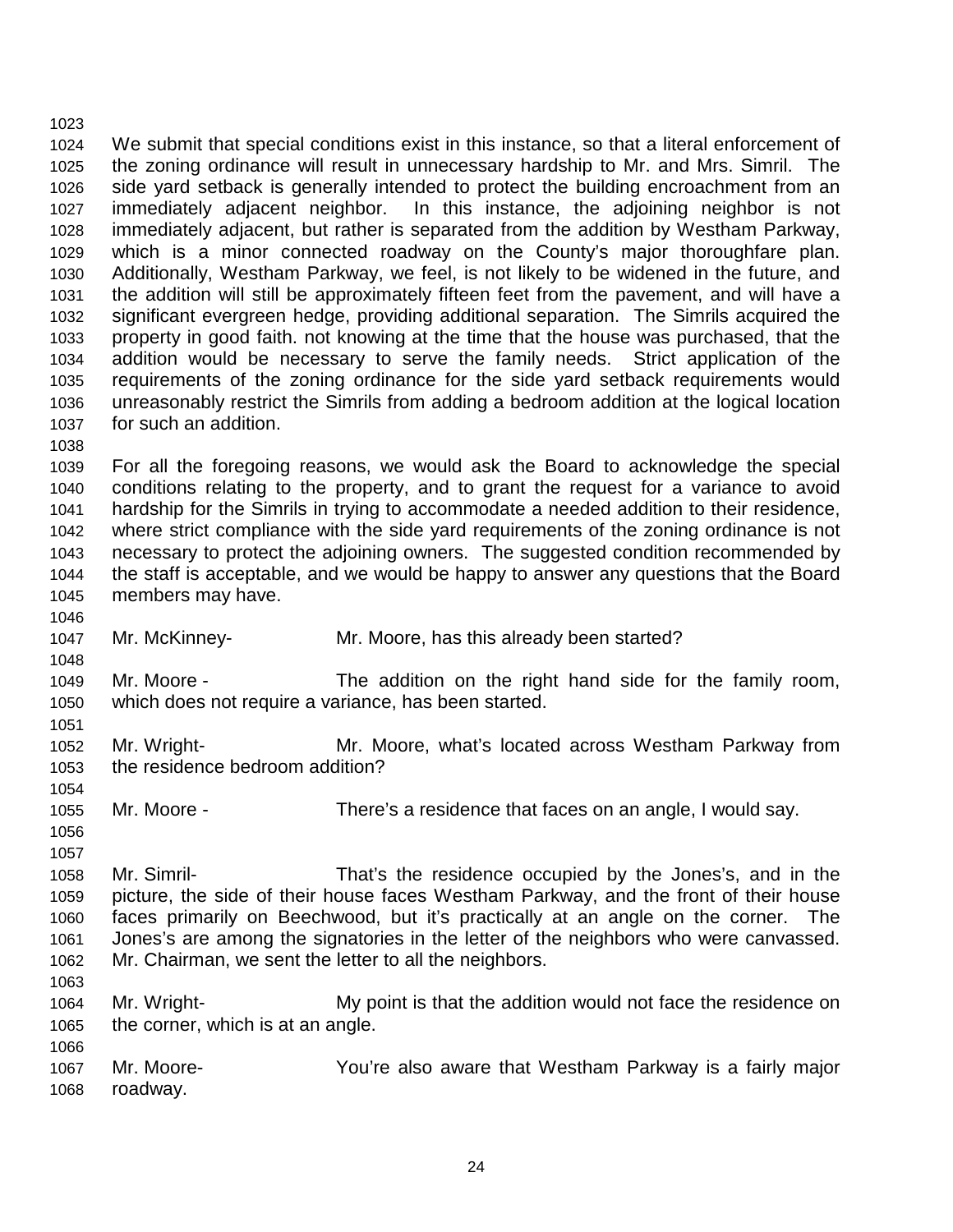1069 1070 Mr. Kirkland - Any other questions by Board members of Mr. Moore? 1071 Anyone else wish to speak on this case? That concludes the case. Thank you. 1072 1073 After an advertised public hearing and on a motion by Mr. Balfour, seconded by Mr. 1074 Wright, the Board **granted** the case **A-9-2000**. 1075 1076 Affirmative: Balfour, Kirkland, McKinney, Nunnally, Wright 5 1077 Negative: 0 1078 Absent: 0 1079 1080 The Board **granted** this request, as it found from the evidence presented, that 1081 authorizing this variance of minimum side yard setback and total side yard setback, will 1082 not be of substantial detriment to adjacent property and will not materially impair the 1083 purpose of the zoning regulations, and subject to the following condition: 1084 1085 1. Only the improvements shown on the plan filed with the application may be 1086 constructed pursuant to this approval. Any additional improvements shall comply with 1087 the applicable regulations of the County Code. 1088 1089 **A-10-2000 Shelley L. B. Curry** requests a variance from Section 24-95(i)(2) of 1090 Chapter 24 of the County Code to build a detached garage at 6501 1091 Poplar Spring Road (White Oak Estates) (Tax Parcel 197-5-1-3), 1092 zoned A-1, Agricultural District (Varina). The accessory structure 1093 location is not met. The applicant has an accessory structure in the 1094 front yard where the Code allows an accessory structure in the rear 1095 yard. The applicant requests a variance for an accessory structure in 1096 the front yard. 1097 1098 Mr. Kirkland - Okay. No one else, I guess, to speak on this case? If you 1099 would, raise your right hand and be sworn in. 1100 1101 Mr. Blankinship - Do you swear that the testimony you are about to give is the 1102 truth, the whole truth, and nothing but the truth, so help you God? 1103 1104 Ms. Curry - Yes I do. 1105 1106 Mr. Kirkland - Do we have the notices? 1107 1108 Ms. Curry - Yes, I do, and let me explain one thing. The reason I did 1109 this, where I work, for a legal firm, and we consider these our receipts, and my 1110 neighbors didn't mail these to me at the post office, I mean one I got last week and one I 1111 just got Saturday, so that's why, do I have everything for sure. 1112 1113 Mr. Blankinship- You do okay. 1114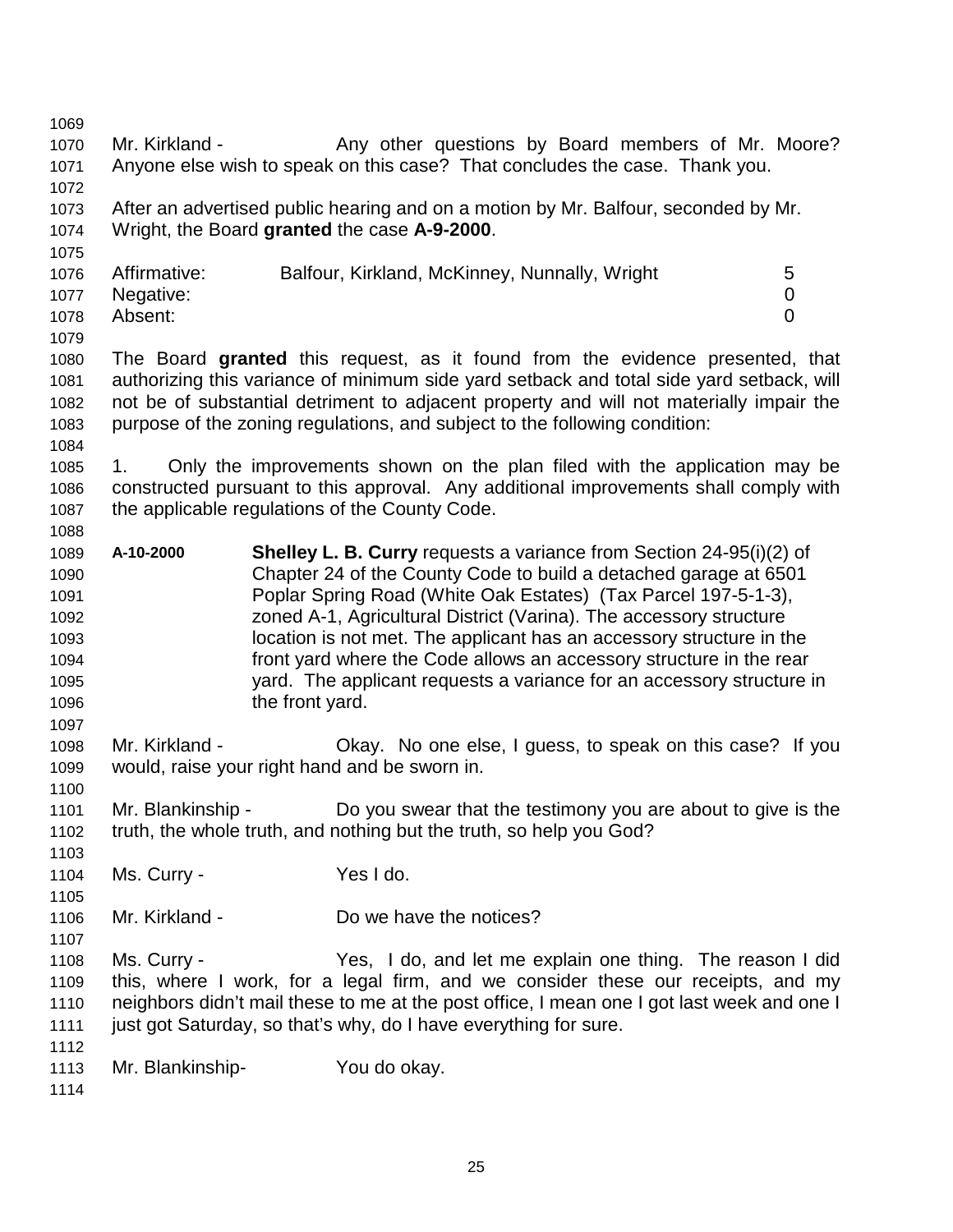1115 Mr. Kirkland- If you would, state your name. 1116 1117 Ms. Curry - Yes, my name is Shelly Leah Baker Curry 1118 1119 Mr. Kirkland - Do you wish to speak, sir? 1120 1121 Mr. Curry - She's with me – moral support. 1122 1123 Ms. Curry - My husband and I wish to build a detached garage. 1124 Originally when we built our home, well, Portugee Road now lies with not the existing 1125 location on it. They re-routed Portugee Road, the water main, the whole thing. So the 1126 County came through, and they purchased a portion of our property that lies in the 1127 south Portugee Road flood easement. At the time of that purchase, I inquired whether 1128 we would still be able to build a detached garage later in the future, and the gentleman 1129 who we dealt with was Mr. Byrd, and he told us that we could. 1130 1131 So three years have gone by now, and we decided that we wanted to build our garage, 1132 went to the Planning and Zoning, ran through your entire building in one day and got the 1133 whole thing signed off on and got the building permit approved. The problem that we're 1134 having now is, we're told that our property is a reverse corner lot, which they put a stop 1135 to the whole thing going on. We've got the footing dug and poured, and the brick and 1136 block is already delivered, and we're waiting. 1137 1138 A key thing to know, though, is we are lot 3, and my husband and I, back in August, 1139 purchased lot 4 from Robert and Lettie Muncy. That is our property; no, we have not 1140 merged the two, but we have no intent on selling. Now, when I applied for a variance, I 1141 was told that I could apply for a merging of the two, but it would probably take about the 1142 same amount of time for this hearing to be heard today as for the approval of the 1143 merging, so I said we'll go ahead and go through the variance since I've already started 1144 that paperwork. We're not selling lot 4; we're keeping it. I like neighbors, but I don't 1145 want any, so I have no intention of selling it to have anybody move around us. Our 1146 neighbors, we only really have two at this time, the Shiflets, who are directly across 1147 Portugee Road, who are actually on the corner of Memorial and Portugee, and then our 1148 neighbors who are in lot 2, who are Tim and Sue Kazar, and they also do not have a 1149 problem with it. 1150 1151 Mr. Wright- You own lot 1? 1152 1153 Ms. Curry - I own lot 3, which is a corner lot; my husband and I own lot 1154 3, and we purchased lot 4, which is directly behind us. 1155 1156 Mr. Nunnally- How long have you been at this location? 1157 1158 Ms. Curry - Three years we built that house. Yes sir, we moved in 1159 October 16 of 1996. 1160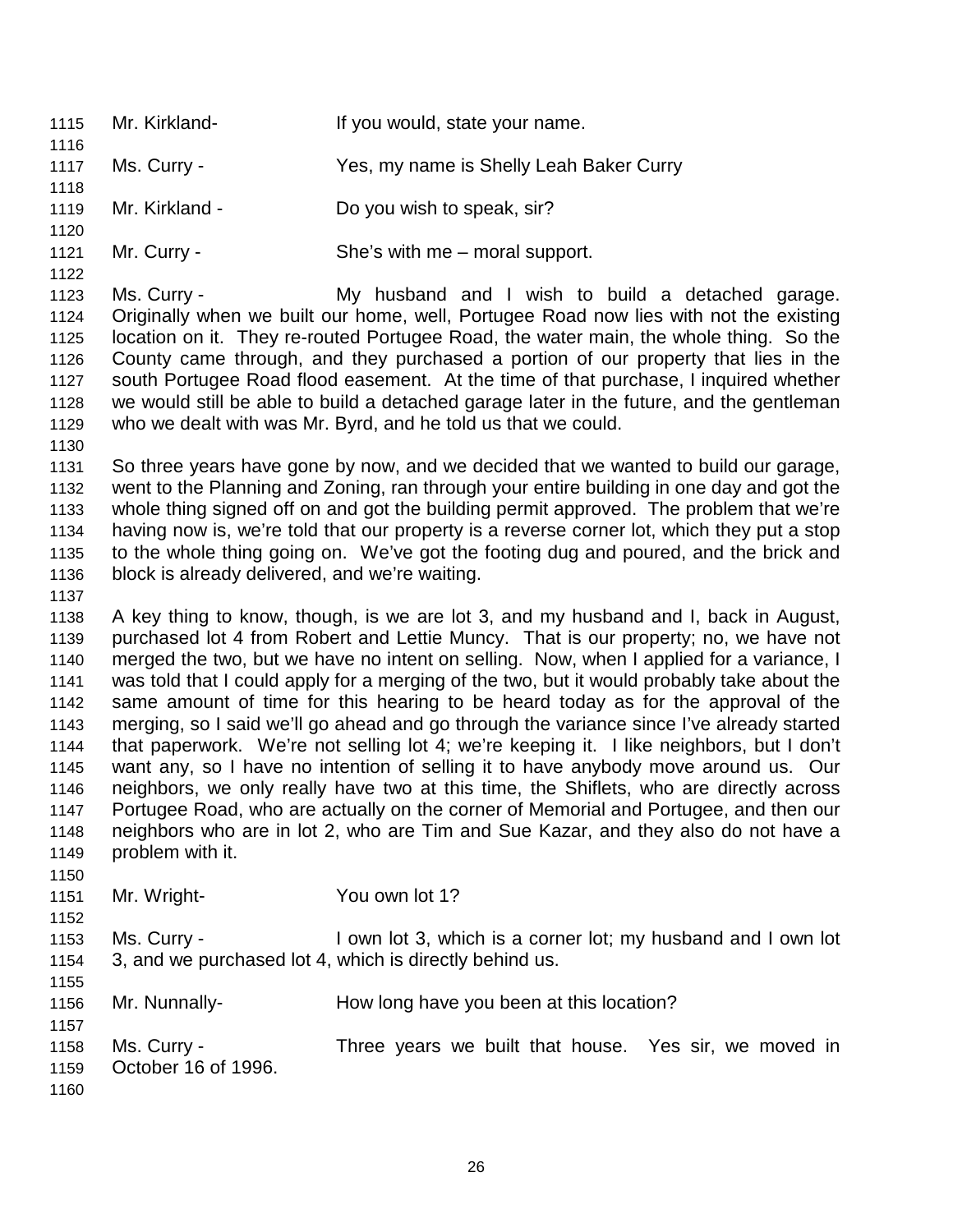1161 Mr. Kirkland- Mr. Blankinship, this little triangle that's been left over from 1162 when they re-routed Portugee Road – who owns that? 1163 1164 Mr. Blankinship - I believe it's shown as being in the right-of-way. 1165 1166 Mr. Kirkland- So the right-of-way is right up against their property? 1167 1168 Mr. Blankinship- Right, the old right-of-way and the new right-of-way; the 1169 County would retain ownership of that. 1170 1171 Mr. Nunnally-<br>And what size garage is this going to be? 1172 1173 Ms. Curry - 24 by 35 feet – a 3-car garage. It's a two-story garage; it's 1174 referred to as a carriage garage, a carriage shed, which looks like a Cape Cod, looks 1175 like our house. 1176 1177 Mr. Kirkland- Looks like it's going be brick? 1178 1179 Ms. Curry - No sir, it's going to match our home, and it's going to be vinyl 1180 siding. 1181 1182 Mr. Wright- What's going to be located by the stairs? 1183 1184 Ms. Curry - He refers to it as a "man's room." 1185 1186 Mr. Wright- The dog house? Do you all intend to carry on any business 1187 out there? 1188 1189 Ms. Curry - Ch, no sir. 1190 1191 Mr. Kirkland - Any other questions? All right, well, if no other questions, 1192 that concludes the case. 1193 1194 After an advertised public hearing and on a motion by Mr. Nunnally, seconded by Mr. 1195 Wright, the Board **granted** the case **A-10-2000.** 1196 1197 Affirmative: Balfour, Kirkland, McKinney, Nunnally, Wright 5 1198 Negative: 0 1199 Absent: 0 1200 1201 The Board **granted** this request for a variance of accessory structure location, as it 1202 found from the evidence presented that authorizing this variance will not be of 1203 substantial detriment to adjacent property, and will not materially impair the purpose of 1204 the zoning regulations, and subject to the following condition: 1205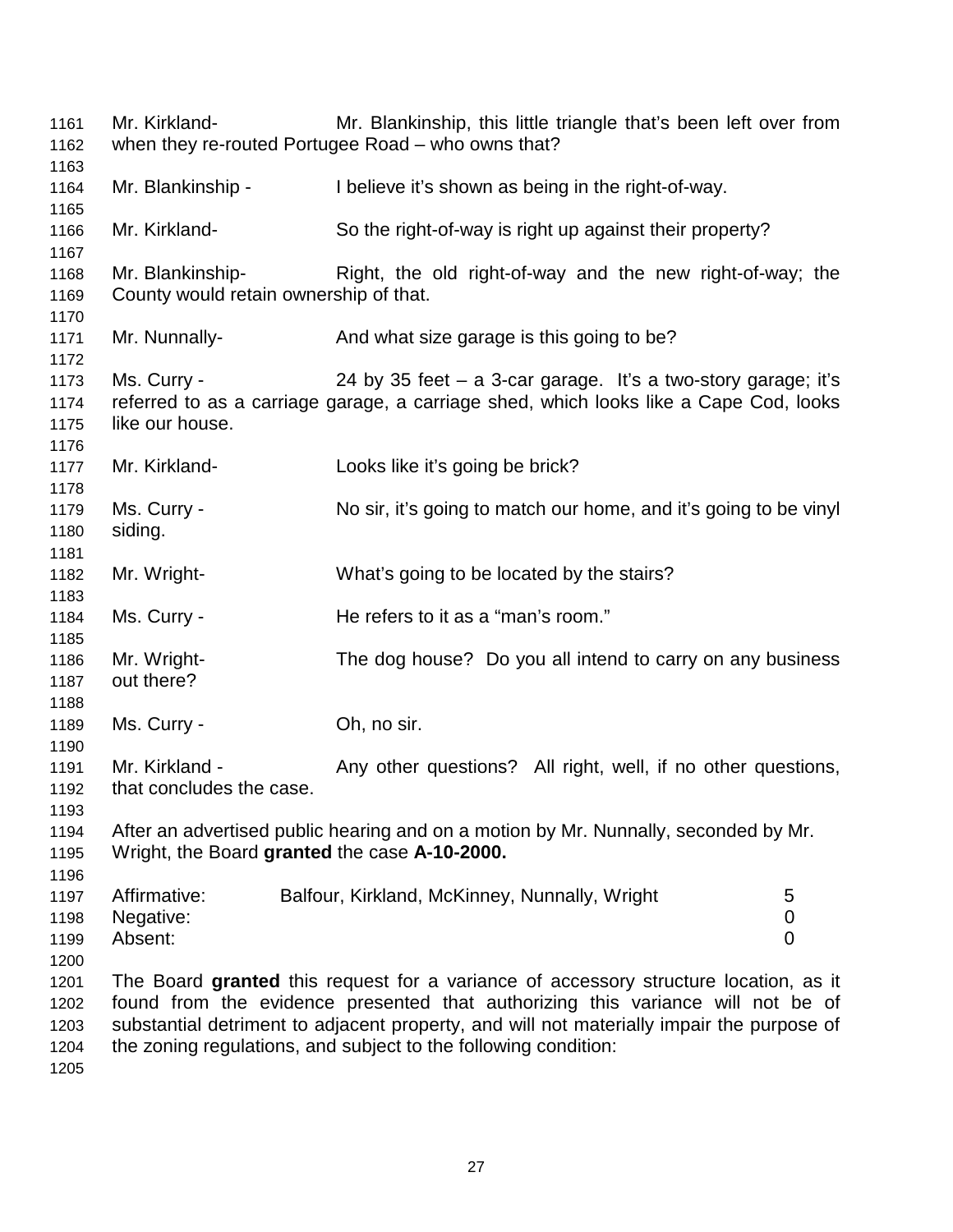1206 1. Only the improvements shown on the plan filed with the application may be 1207 constructed pursuant to this approval. Any additional improvements shall comply with 1208 the applicable regulations of the County Code. 1209 1210 Mr. Chairman, since that's the last case, I make a 1211 motion……….. 1212 1213 Mr. Kirkland - Let's call about the passed one – how about that? 1214 1215 Mr. Blankinship - Right, 153, well there's still nobody here……. 1216 1217 **A-153-1999 Harry L. Bowen** requests a variance from Section 24-41(e) of 1218 Chapter 24 of the County Code to construct a Florida room on the 1219 existing deck at 12013 Heiber Court, Worthington Hills (Tax Parcel 1220 56-10-B-5), zoned R-5C, General Residence District (Conditional) 1221 **in the Tuckahoe magisterial district.** The rear yard setback is not 1222 met. 1223 1224 Mr. Kirkland - Anyone here wish to speak on this case? They had that 1225 long to walk in. Okay, do I have a motion to defer? 1226 1227 Mr. Blankinship - It has been deferred. 1228 1229 Mr. Kirkland - Okay, do I have a motion to withdraw without prejudice? 1230 1231 After an advertised public hearing and on a motion by Mr. Balfour, seconded by Mr. 1232 Wright, the Board **allowed the applicant to withdraw this application without**  1233 **prejudice.**  1234 1235 Affirmative: Balfour, Kirkland, McKinney, Nunnally, Wright 5 1236 Negative: 0 1237 Absent: 0 1238 1239 Mr. Kirkland - Okay, now we'll go to the end if you like. 1240 1241 Other business before the Board? I see we have the dates here – did everyone get a 1242 chance to look over the dates for this year? Does anyone have any problems? Mr. 1243 McKinney, Mr. Balfour, Mr. Nunnally? Just want to make sure everyone had seen that 1244 in their packet. Now here we go with a barrel of minutes. 1245 1246 Let's have a motion to approve the calendar for this year. 1247 1248 On a motion by Mr. Wright, seconded by Mr. McKinney, the Board **approved** the 1249 Henrico County Board of Zoning Appeals meeting schedule for 2000. 1250 1251 Affirmative: Balfour, Kirkland, McKinney, Nunnally, Wright 5